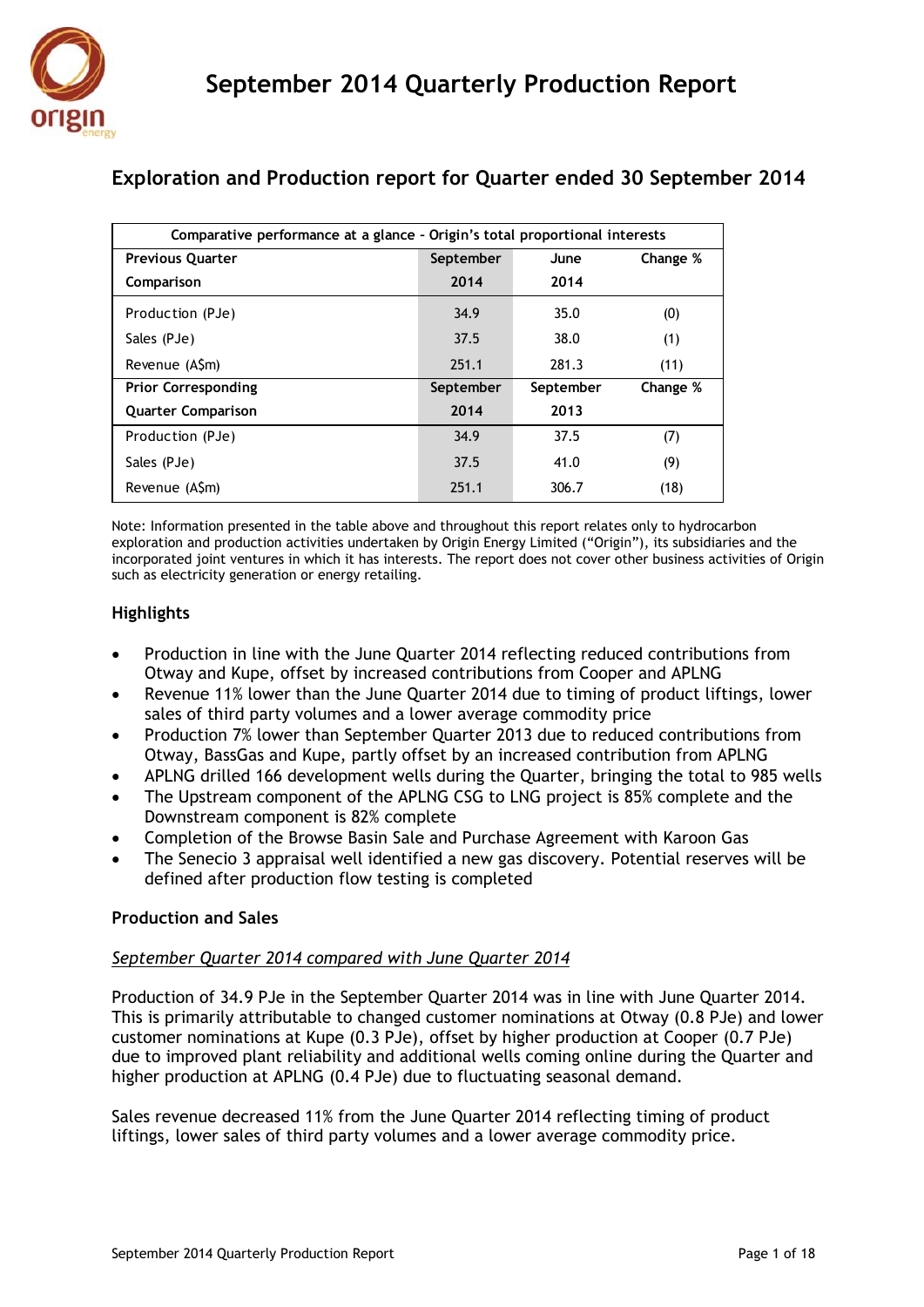### *September Quarter 2014 compared with September Quarter 2013*

Production of 34.9 PJe in the September Quarter 2014 was 2.6 PJe or 7% lower than the comparable Quarter in 2013. This is primarily attributable to lower production at Otway (-2.1 PJe) due to changed customer nominations and higher plant downtime, BassGas (-0.8 PJe) due to the comparable period containing Yolla 3 production and lower customer nominations at Kupe (-0.5 PJe), partly offset by APLNG (0.9 PJe) following commencement of production at Kenya East and Condabri during May 2014 and June 2014 respectively.

Sales revenue decreased 18% from the September Quarter 2013 reflecting lower production, the timing of product liftings and a lower average commodity price.

### **Exploration, Evaluation and Capital Expenditure**

Expenditure on exploration and evaluation activities was \$38 million and capital expenditure on development and production activities was \$80 million (excluding APLNG) for the Quarter, as detailed in Section 5 of this report.

**Significant activities during the Quarter included:** 

### x **NT/P84 Bonaparte Basin Permit**

On 3 July 2014 a new exploration permit, NT/P84 was awarded, adjacent to the exploration permit WA-454-P located in the offshore Bonaparte Basin, for a six year term.

#### **• Browse Basin Sale and Purchase Agreement with Karoon Gas**

On 12 August 2014 Origin announced it had completed the acquisition of Karoon Gas's (Karoon) 40% interest in two offshore exploration permits (WA-315-P and WA-398-P) in Western Australia's Browse Basin. Under the terms of the transaction, Origin paid Karoon a US\$600 million cash consideration with additional payments of US\$75 million payable upon a project Final Investment Decision (FID) and US\$75 million payable on first production. A further payment of up to US\$50 million will be payable on first production if 2P reserves at the time of FID reach certain thresholds. http://www.originenergy.com.au/news/article/asxmedia-releases/1594

### **Otway Basin**

The Speculant-1 exploration well spudded on 23 September 2014 with anticipated completion early in the March 2015 Quarter. The well is being drilled using the rig Ensign 931.

http://www.originenergy.com.au/news/article/asxmedia-releases/1611

Rig Ensign 931 is also drilling the Halladale field development well which spudded subsequent to the end of the Quarter (see Post Report Date events).

### x **Beetaloo Basin**

On 20 August 2014 Origin completed farm-ins with Falcon Oil & Gas Australia Limited for onshore unconventional exploration permits EP76, EP98 and EP117.

### **•** Drilling Activities:

### o **APLNG**

APLNG participated in 267 wells during the Quarter, including 13 operated exploration/ appraisal wells, 9 non-operated exploration/appraisal wells, 9 groundwater monitoring bores and 236 development wells (166 operated and 70 nonoperated production wells).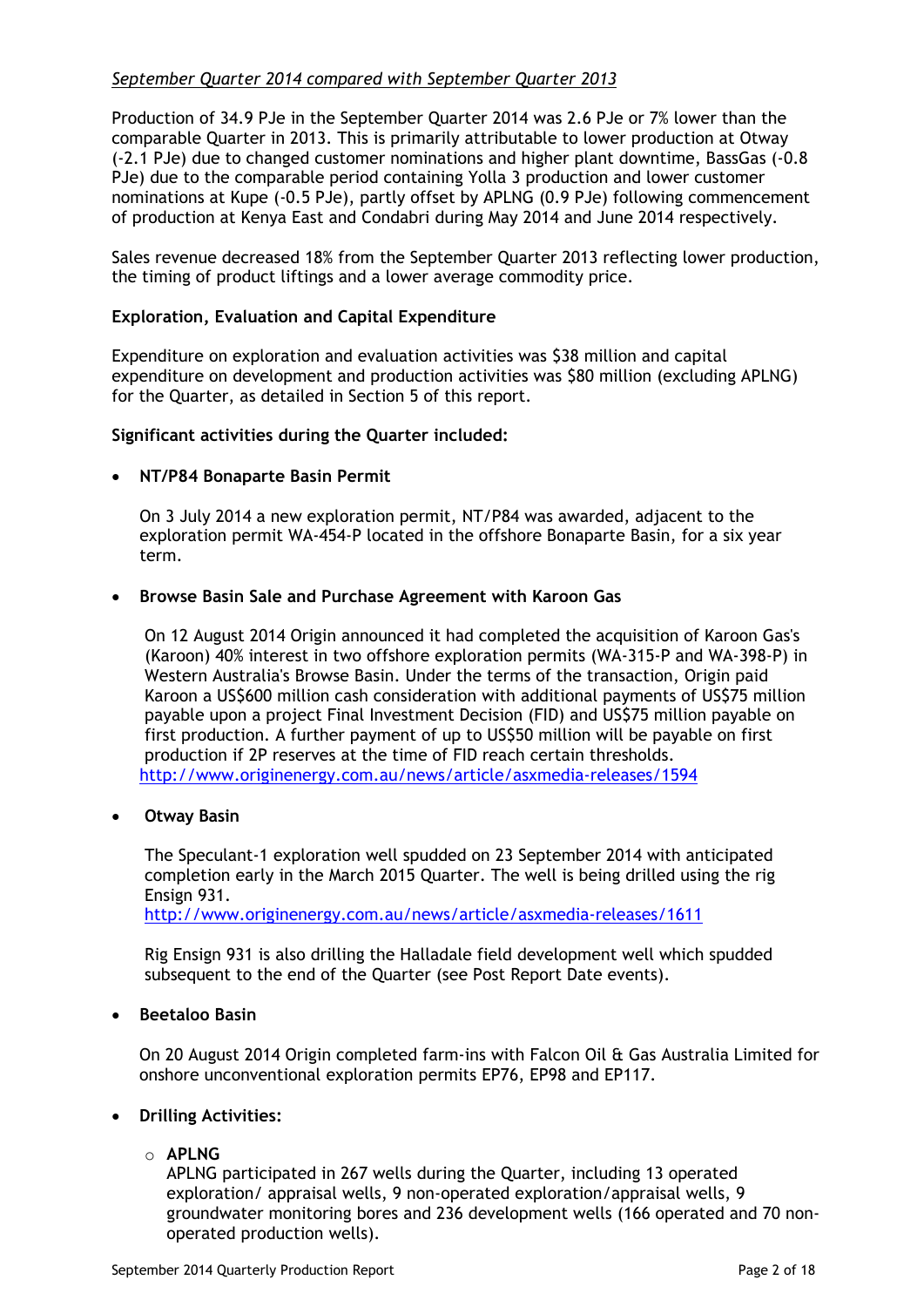#### o **Cooper Basin**

Origin participated in the drilling of 29 wells during the Quarter, consisting of four exploration and appraisal wells and 25 development wells.

#### o **Perth Basin**

The Senecio 3 appraisal well was drilled, cased and suspended in the permits L1/L2 (Origin 50%, non-operated) in the North Perth Basin, Western Australia after encountering gas in the primary and deeper targets.

#### **Post Report Date events:**

#### x **NZ Onshore**

The Rimu and Kauri facilities restarted production on 14 October 2014 following a full process safety hazard analysis review.

#### x **Otway Basin**

The Halladale field development well spudded on 18 October 2014 with anticipated completion in the June 2015 Quarter. The well is being drilled using the rig Ensign 931.

### **1. PRODUCTION, SALES AND REVENUE**

Note: Current Quarter production figures for some non-operated areas may include preliminary production data for the last month of the Quarter. Where actual production volumes only became available after the report date for that Quarter, previous Quarter figures have been amended to reflect this.

### **1.1 Production by Product and Area (including interest in APLNG)**

|                                |             |                          |                          |                          | September |            |            |
|--------------------------------|-------------|--------------------------|--------------------------|--------------------------|-----------|------------|------------|
| Natural Gas and Ethane         | <b>Unit</b> | <b>This</b>              | <b>Previous</b>          | %                        | Quarter   | <b>YTD</b> | <b>YTD</b> |
|                                |             | Quarter                  | Quarter                  | Change                   | 2013      | 2014/15    | 2013/14    |
| <b>Natural Gas</b>             | PJ          |                          |                          |                          |           |            |            |
| APLNG (CSG and Denison Trough) |             | 12.4                     | 12.0                     | 3                        | 11.5      | 12.4       | 11.5       |
| SA Cooper & SWQ                |             | 3.2                      | 2.7                      | 20                       | 2.9       | 3.2        | 2.9        |
| Otway Basin (offshore)         |             | 8.2                      | 9.1                      | (10)                     | 10.3      | 8.2        | 10.3       |
| <b>Bass Basin</b>              |             | 1.6                      | 1.7                      | (6)                      | 2.2       | 1.6        | 2.2        |
| Surat Basin                    |             | ۰.                       | $\overline{\phantom{a}}$ | $\overline{\phantom{a}}$ | $\sim$    | $\sim$     | $\sim$     |
| Perth Basin                    |             | 1.1                      | 0.9                      | 26                       | 1.2       | 1.1        | 1.2        |
| Taranaki Basin (onshore)       |             | $\overline{\phantom{a}}$ | $\overline{\phantom{a}}$ |                          | 0.1       | $\sim$     | 0.1        |
| Taranaki Basin (Kupe)          |             | 3.1                      | 3.3                      | (8)                      | 3.3       | 3.1        | 3.3        |
| Ethane                         | PJ          |                          |                          |                          |           |            |            |
| SA Cooper & SWQ                |             | 0.4                      | 0.4                      | 0                        | 0.4       | 0.4        | 0.4        |
| <b>Total Production</b>        |             | 30.1                     | 30.1                     | (0)                      | 31.9      | 30.1       | 31.9       |
| <b>Total Sales Volume</b>      |             | 31.2                     | 30.3                     | 3                        | 32.9      | 31.2       | 32.9       |
| <b>Total Sales Revenue</b>     | \$M         | 136.9                    | 129.9                    | 5                        | 140.1     | 136.9      | 140.1      |
| Average Gas Price              | \$/GJ       | 4.38                     | 4.29                     | $\overline{2}$           | 4.26      | 4.38       | 4.26       |

|                            |        |                          |                          |                          | September |                          |            |
|----------------------------|--------|--------------------------|--------------------------|--------------------------|-----------|--------------------------|------------|
| Crude Oil                  | Unit   | <b>This</b>              | Previous                 | %                        | Quarter   | <b>YTD</b>               | <b>YTD</b> |
|                            |        | Quarter                  | Quarter                  | Change                   | 2013      | 2014/15                  | 2013/14    |
| Crude Oil                  | kbbls  |                          |                          |                          |           |                          |            |
| SA Cooper & SWQ            |        | 82.3                     | 72.2                     | 14                       | 77.8      | 82.3                     | 77.8       |
| Surat Basin                |        | $\overline{\phantom{a}}$ | 0.3                      | (100)                    | 3.9       | ٠                        | 3.9        |
| Perth Basin                |        | ٠                        | $\overline{\phantom{a}}$ | $\overline{\phantom{a}}$ | ٠         | $\overline{\phantom{a}}$ | ٠          |
| Taranaki Basin (onshore)   |        | $\overline{\phantom{a}}$ | 1.6                      | (100)                    | 34.0      | ٠                        | 34.0       |
| <b>Total Production</b>    |        | 82.3                     | 74.1                     | 11                       | 115.7     | 82.3                     | 115.7      |
| Total Sales Volume         |        | 442.9                    | 520.3                    | (15)                     | 508.8     | 442.9                    | 508.8      |
| <b>Total Sales Revenue</b> | \$M    | 51.6                     | 64.0                     | (19)                     | 66.8      | 51.6                     | 66.8       |
| Average Crude Price        | \$/bbl | 116                      | 123                      | (5)                      | 131       | 116                      | 131        |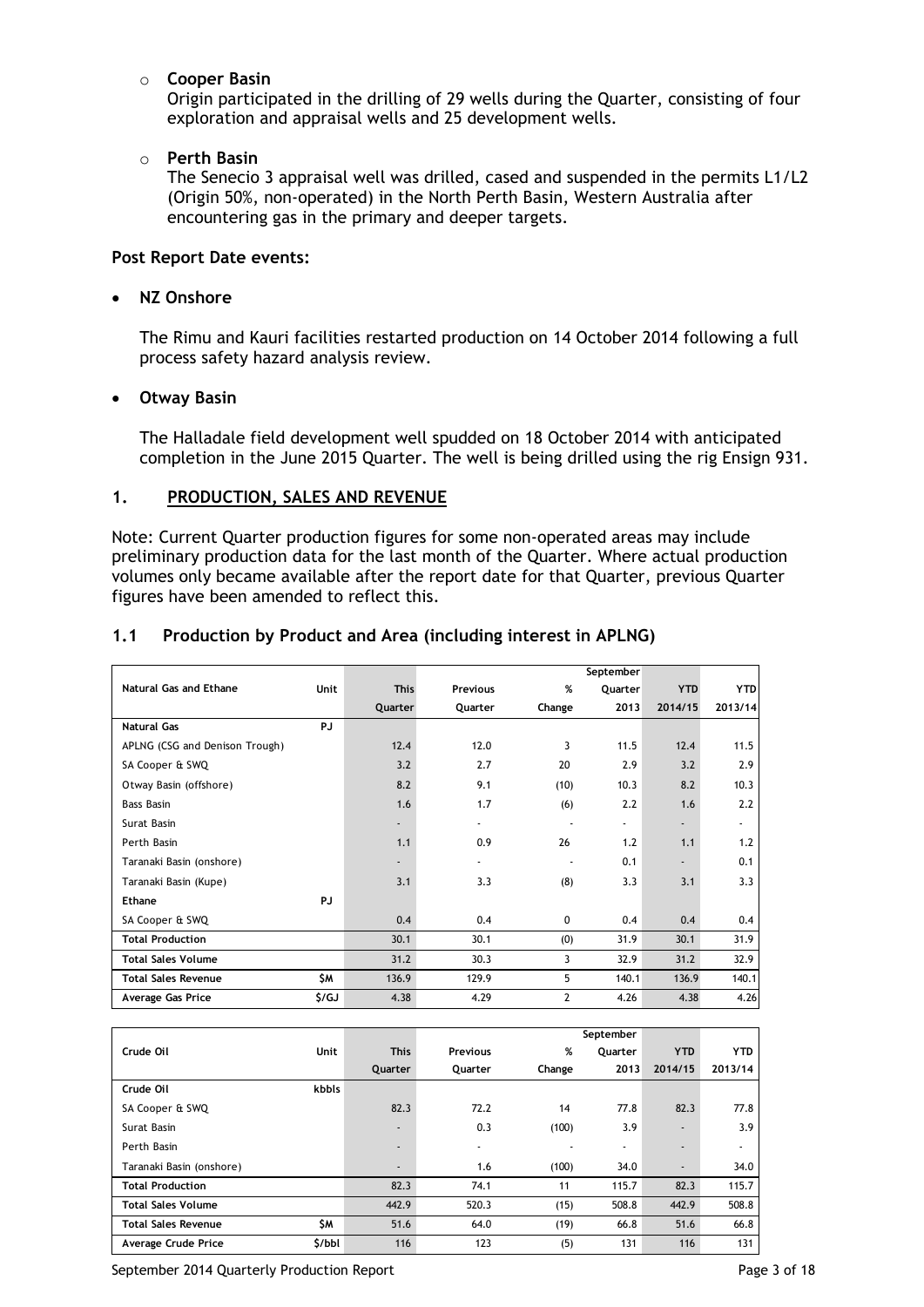|                           |        |                          |                          |        | September |                          |                          |
|---------------------------|--------|--------------------------|--------------------------|--------|-----------|--------------------------|--------------------------|
| Condensate/Naphtha        | Unit   | <b>This</b>              | Previous                 | %      | Quarter   | <b>YTD</b>               | <b>YTD</b>               |
|                           |        | Quarter                  | Quarter                  | Change | 2013      | 2014/15                  | 2013/14                  |
| Condensate/Naphtha        | kbbls  |                          |                          |        |           |                          |                          |
| APLNG (Denison Trough)    |        | 0.2                      | $\overline{\phantom{a}}$ |        | 0.3       | 0.2                      | 0.3                      |
| SA Cooper & SWQ           |        | 54.5                     | 46.9                     | 16     | 58.2      | 54.5                     | 58.2                     |
| Otway Basin (offshore)    |        | 114.7                    | 112.6                    | 2      | 122.4     | 114.7                    | 122.4                    |
| <b>Bass Basin</b>         |        | 57.6                     | 63.6                     | (9)    | 87.2      | 57.6                     | 87.2                     |
| Surat Basin               |        | $\overline{\phantom{a}}$ | $\overline{\phantom{a}}$ |        | ٠         | $\overline{\phantom{a}}$ | $\overline{\phantom{a}}$ |
| Perth Basin               |        | 0.9                      | 0.6                      | 42     | 1.0       | 0.9                      | 1.0                      |
| Taranaki Basin (onshore)  |        |                          | ٠                        |        | ٠         |                          | $\overline{\phantom{a}}$ |
| Taranaki Basin (Kupe)     |        | 212.3                    | 233.3                    | (9)    | 256.5     | 212.3                    | 256.5                    |
| <b>Total Production</b>   |        | 440.2                    | 457.0                    | (4)    | 525.6     | 440.2                    | 525.6                    |
| <b>Total Sales Volume</b> |        | 333.5                    | 506.3                    | (34)   | 549.9     | 333.5                    | 549.9                    |
| Total Sales Revenue       | \$M    | 33.2                     | 55.0                     | (40)   | 62.9      | 33.2                     | 62.9                     |
| Average Condensate Price  | \$/bbl | 99                       | 109                      | (8)    | 114       | 99                       | 114                      |

|                           |      |                          |          |                | September |                |                |
|---------------------------|------|--------------------------|----------|----------------|-----------|----------------|----------------|
| <b>LPG</b>                | Unit | <b>This</b>              | Previous | %              | Quarter   | <b>YTD</b>     | <b>YTD</b>     |
|                           |      | Quarter                  | Quarter  | Change         | 2013      | 2014/15        | 2013/14        |
| <b>LPG</b>                | Kt   |                          |          |                |           |                |                |
| SA Cooper & SWQ           |      | 6.9                      | 6.8      | $\mathbf{1}$   | 7.2       | 6.9            | 7.2            |
| Otway Basin (offshore)    |      | 14.4                     | 13.4     | 8              | 15.6      | 14.4           | 15.6           |
| Bass Basin                |      | 5.3                      | 5.7      | (8)            | 7.3       | 5.3            | 7.3            |
| Surat Basin               |      | $\overline{\phantom{a}}$ | $\sim$   |                | ٠         | $\sim$         | $\blacksquare$ |
| Taranaki Basin (onshore)  |      | $\overline{\phantom{a}}$ | $\sim$   |                | 0.2       | $\blacksquare$ | 0.2            |
| Taranaki Basin (Kupe)     |      | 13.8                     | 13.6     | 1              | 14.1      | 13.8           | 14.1           |
| <b>Total Production</b>   |      | 40.3                     | 39.5     | $\overline{2}$ | 44.4      | 40.3           | 44.4           |
| <b>Total Sales Volume</b> |      | 38.3                     | 40.7     | (6)            | 44.7      | 38.3           | 44.7           |
| Total Sales Revenue       | \$M  | 29.5                     | 32.3     | (9)            | 36.8      | 29.5           | 36.8           |
| Average LPG Price         | \$/t | 769                      | 793      | (3)            | 822       | 769            | 822            |

# **1.2 Production by Basin (including APLNG production)**

| Production by Basin            |           |             |          |        | September |            |                |
|--------------------------------|-----------|-------------|----------|--------|-----------|------------|----------------|
| (All products, PJe)            | Unit      | <b>This</b> | Previous | %      | Quarter   | <b>YTD</b> | <b>YTD</b>     |
|                                |           | Quarter     | Quarter  | Change | 2013      | 2014/15    | 2013/14        |
| Production by Basin            | PJe       |             |          |        |           |            |                |
| APLNG (CSG and Denison Trough) |           | 12.4        | 12.0     | 3      | 11.5      | 12.4       | 11.5           |
| SA Cooper & SWQ                |           | 4.8         | 4.1      | 16     | 4.4       | 4.8        | 4.4            |
| Otway Basin (offshore)         |           | 9.6         | 10.4     | (8)    | 11.7      | 9.6        | 11.7           |
| Bass Basin                     |           | 2.2         | 2.3      | (6)    | 3.0       | 2.2        | 3.0            |
| Surat Basin                    |           | 0.0         | 0.0      |        | 0.0       | ٠          | $\blacksquare$ |
| Perth Basin                    |           | 1.1         | 0.9      | 26     | 1.2       | 1.1        | 1.2            |
| Taranaki Basin (onshore)       |           |             | ٠        |        | 0.3       | $\sim$     | 0.3            |
| Taranaki Basin (Kupe)          |           | 4.9         | 5.2      | (6)    | 5.4       | 4.9        | 5.4            |
| <b>Total Production Volume</b> | PJe       | 34.9        | 35.0     | (0)    | 37.5      | 34.9       | 37.5           |
| <b>Total Sales Volume</b>      | PJe       | 37.5        | 38.0     | (1)    | 41.0      | 37.5       | 41.0           |
| Total Sales Revenue            | <b>SM</b> | 251.1       | 281.3    | (11)   | 306.7     | 251.1      | 306.7          |
| Average Commodity Price        | \$/GJe    | 6.70        | 7.39     | (9)    | 7.48      | 6.70       | 7.48           |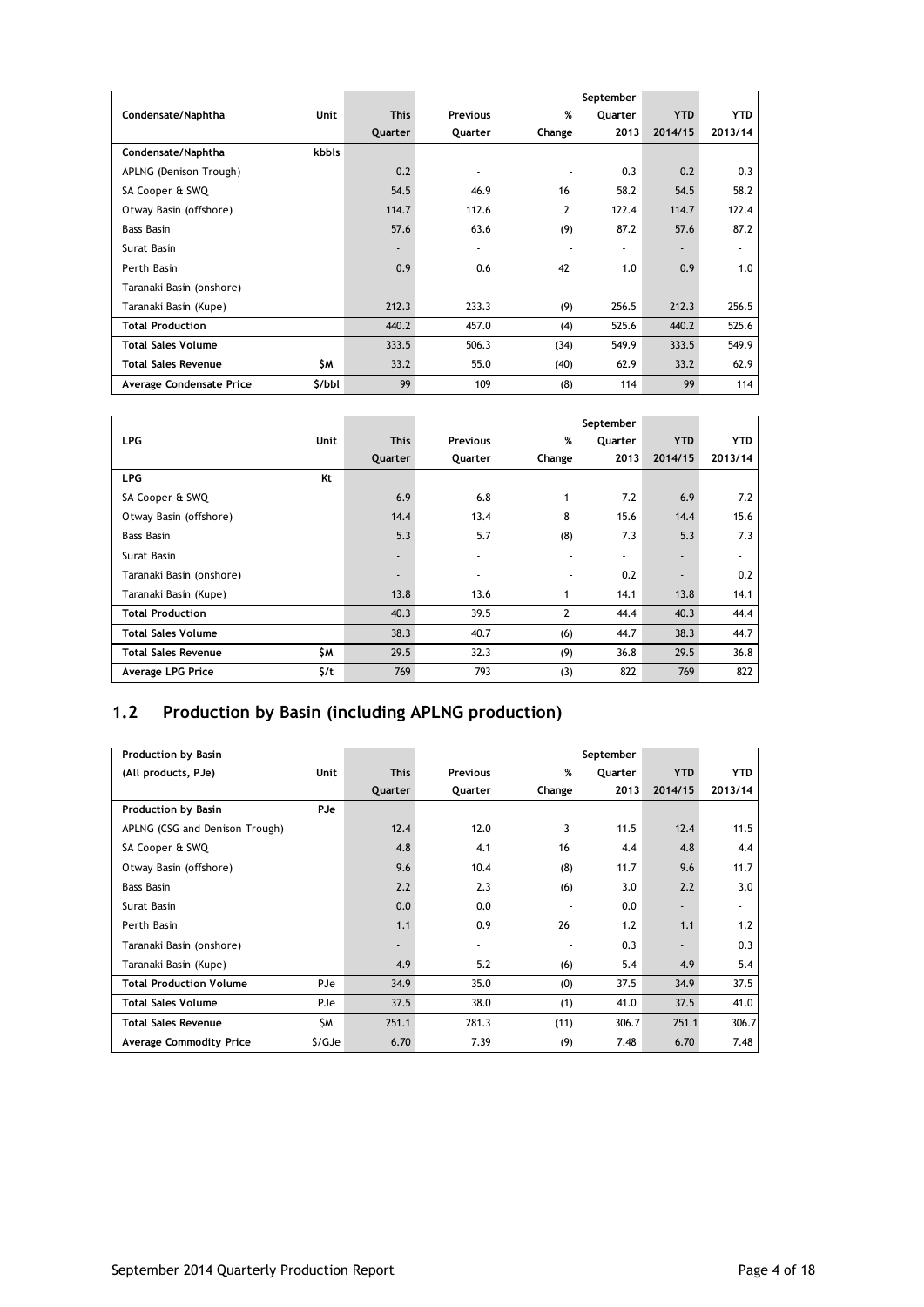### **1.3 Production, Sales Volumes and Revenue Summaries**

# **1.3.1 Origin excluding interest in APLNG**

|                                |           |                |                 |        | September      |            |         |
|--------------------------------|-----------|----------------|-----------------|--------|----------------|------------|---------|
| <b>Total All Products</b>      | Unit      | <b>This</b>    | <b>Previous</b> | %      | <b>Ouarter</b> | <b>YTD</b> | YTD I   |
|                                |           | <b>Ouarter</b> | <b>Ouarter</b>  | Change | 2013           | 2014/15    | 2013/14 |
| <b>Total Production Volume</b> | PJe       | 22.5           | 22.9            | (2)    | 26.0           | 22.5       | 26.0    |
| <b>Total Sales Volume</b>      | PJe       | 24.1           | 25.5            | (5)    | 28.4           | 24.1       | 28.4    |
| Total Sales Revenue            | <b>SM</b> | 204.9          | 238.4           | (14)   | 262.2          | 204.9      | 262.2   |
| <b>Average Commodity Price</b> | \$/GJe    | 8.49           | 9.34            | (9)    | 9.22           | 8.49       | 9.22    |

### **1.3.2 Origin's interest in APLNG**

|                              |      |                |                 |        | September      |            |            |
|------------------------------|------|----------------|-----------------|--------|----------------|------------|------------|
| <b>Total All Products</b>    | Unit | <b>This</b>    | <b>Previous</b> | %      | <b>Ouarter</b> | <b>YTD</b> | <b>YTD</b> |
|                              |      | <b>Ouarter</b> | <b>Ouarter</b>  | Change | 2013           | 2014/15    | 2013/14    |
| <b>Production APLNG 100%</b> | PJe  | 33.1           | 32.1            |        | 30.7           | 33.1       | 30.7       |
| Origin's interest:           |      |                |                 |        |                |            |            |
| Production (all products)    | PJe  | 12.4           | 12.0            |        | 11.5           | 12.4       | 11.5       |
| Sales (all products)         | PJe  | 13.4           | 12.5            |        | 12.6           | 13.4       | 12.6       |
| Total Sales Revenue          | \$М  | $46.2^{(1)}$   | 42.9            | -      | 44.5           | 46.2       | 44.5       |

 $\frac{1}{(1)}$  Includes capitalised revenue related to APLNG ramp gas volumes.

### **1.4 Internal and External Purchase and Sales Summary**

# **1.4.1 Internal and External Sales (Origin excluding interest in APLNG)**

|                                   |            |             |                 |        | September      |            |            |
|-----------------------------------|------------|-------------|-----------------|--------|----------------|------------|------------|
| Internal & External Sales Volumes | Unit       | <b>This</b> | <b>Previous</b> | %      | <b>Ouarter</b> | <b>YTD</b> | <b>YTD</b> |
|                                   |            | Quarter     | <b>Ouarter</b>  | Change | 2013           | 2014/15    | 2013/14    |
| <b>Total Sales Volume</b>         | <b>PJe</b> |             |                 |        |                |            |            |
| Internal                          |            | 6.5         | 9.5             | (32)   | 11.2           | 6.5        | 11.2       |
| External                          |            | 17.7        | 16.0            | 10     | 17.3           | 17.7       | 17.3       |
| Total                             |            | 24.1        | 25.5            | (5)    | 28.4           | 24.1       | 28.4       |

# **1.4.2 External Purchases**

| Product Purchases included in above  |      |                |          |        | September      |            |         |
|--------------------------------------|------|----------------|----------|--------|----------------|------------|---------|
| sales                                | Unit | <b>This</b>    | Previous | %      | <b>Ouarter</b> | <b>YTD</b> | YTD     |
|                                      |      | <b>Ouarter</b> | Ouarter  | Change | 2013           | 2014/15    | 2013/14 |
| Origin (excluding interest in APLNG) | PJe  | 2.5            | 2.6      | (3)    | 2.5            | 2.5        | 2.5     |
| Origin's interest in APLNG           | PJe  | 1.0            | 1.0      |        | 1.1            | 1.0        | 1.1     |
| Total                                | PJe  | 3.5            | 3.6      | (2)    | 3.6            | 3.5        | 3.6     |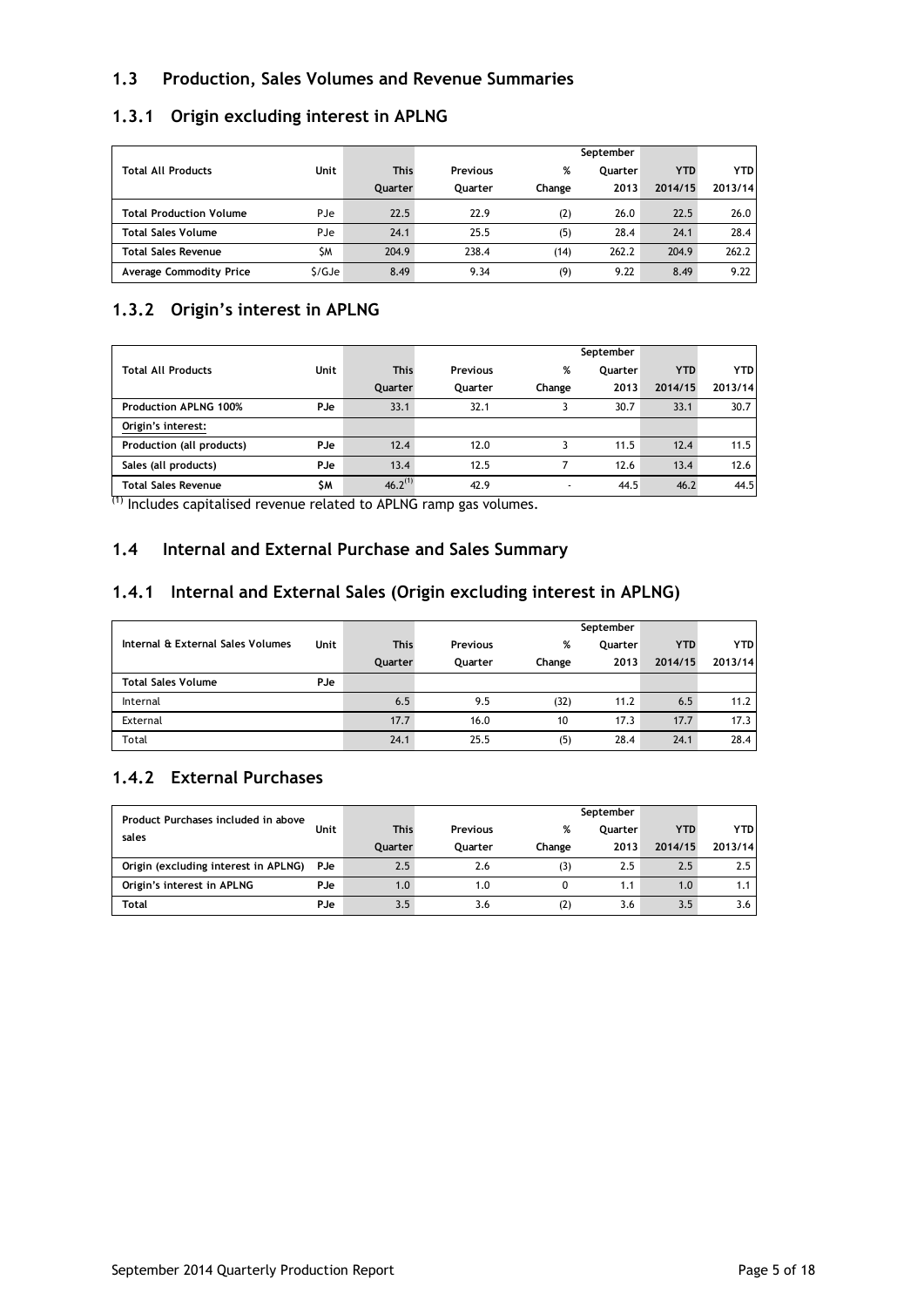### **2 DEVELOPMENT AND EXPLORATION OPERATIONS**

### **2.1 Origin's interests held through Australia Pacific LNG (APLNG)**

### **2.1.1 Upstream Operations**

APLNG production (100%) was 33.1 PJe during the Quarter, an increase of 3% compared to the June Quarter 2014 (32.1 PJe) due to fluctuating seasonal demand.

Average production from operated assets increased to 240 TJ/d in the September Quarter 2014 from 239 TJ/d in the June Quarter 2014 (APLNG share) and increased to 120 TJ/d from 114 TJ/d from non-operated assets (APLNG share).

APLNG participated in 267 wells during the Quarter, including 13 operated exploration/ appraisal wells, nine non-operated exploration/appraisal wells, nine groundwater monitoring bores and 236 development wells (166 operated and 70 non-operated production wells).

### **APLNG Operated Development Wells**

The drilling program continued, with 166 operated development wells drilled during the Quarter. Of these, 37 were drilled in Condabri, 17 in Spring Gully, 68 in Combabula, 21 in Talinga and 23 in Orana. A total of 985 LNG development wells have been drilled to 30 September 2014.

|       |                      |                                              | Prior<br>Development <sup>1</sup> | LNG Development <sup>2</sup> |              |  |  |
|-------|----------------------|----------------------------------------------|-----------------------------------|------------------------------|--------------|--|--|
|       |                      |                                              | Wells                             | Development                  | Wells        |  |  |
|       |                      |                                              | commissioned                      | wells drilled                | commissioned |  |  |
|       |                      | This Quarter                                 |                                   | 17                           | 15           |  |  |
| Bowen | <b>Spring Gully</b>  | YTD 2014/15                                  |                                   | 17                           | 15           |  |  |
|       |                      | <b>Total to Date</b>                         | 185                               | $114^{5}$                    | 64           |  |  |
|       |                      | Max. Avg Well<br>Deliverability <sup>3</sup> | $1.0$ TJ/d                        |                              |              |  |  |
|       |                      | This Quarter                                 |                                   | 21                           |              |  |  |
|       | Talinga              | <b>YTD 2014/15</b>                           |                                   | 21                           |              |  |  |
|       | <b>Total to Date</b> | 101                                          | 24                                |                              |              |  |  |
|       |                      | Max. Avg Well<br>Deliverability <sup>3</sup> |                                   |                              |              |  |  |
|       |                      | This Quarter                                 |                                   | 23                           | 48           |  |  |
|       |                      | <b>YTD 2014/15</b>                           |                                   | 23                           | 48           |  |  |
|       | Orana                | <b>Total to Date</b>                         |                                   | 118                          | 48           |  |  |
| Surat |                      | Max. Avg Well<br>Deliverability <sup>3</sup> |                                   |                              |              |  |  |
|       |                      | This Quarter                                 | ÷.                                | 37                           | 82           |  |  |
|       | Condabri             | <b>YTD 2014/15</b>                           |                                   | 37                           | 82           |  |  |
|       |                      | <b>Total to Date</b>                         |                                   | 4185                         | 271          |  |  |
|       |                      | Max. Avg Well<br>Deliverability <sup>3</sup> |                                   | $0.8$ TJ/d                   |              |  |  |
|       |                      | This Quarter                                 | ۰                                 | 68                           | 41           |  |  |
|       | Combabula/           | YTD 2014/15                                  |                                   | 68                           | 41           |  |  |
|       | Reedy                | Total to Date                                |                                   | 311                          | 63           |  |  |
|       | Creek                | Max. Avg Well<br>Deliverability <sup>3</sup> |                                   |                              |              |  |  |
|       |                      | <b>This Quarter</b>                          |                                   | 166                          | 186          |  |  |
|       | <b>Total</b>         | <b>YTD 2014/15</b>                           |                                   | 166                          | 186          |  |  |
|       |                      | <b>Total to Date</b>                         | 286 <sup>4</sup>                  | $985^{5}$                    | 446          |  |  |

<sup>1</sup> 1 APLNG operated wells designated to deliver gas to its domestic operations

<sup>2</sup> APLNG operated wells designated to deliver gas to both trains of the CSG to LNG project

<sup>3</sup> Maximum average observable rate sustained over a week, throughout the year, from wells that have been online for more than six months 4 Excludes 25 conventional wells in the Denison Trough and 23 CSG wells in the Peat Project Area not targeted for any Phase 1 development 5 Revision to Total to Date to now exclude 2 re-drilled wells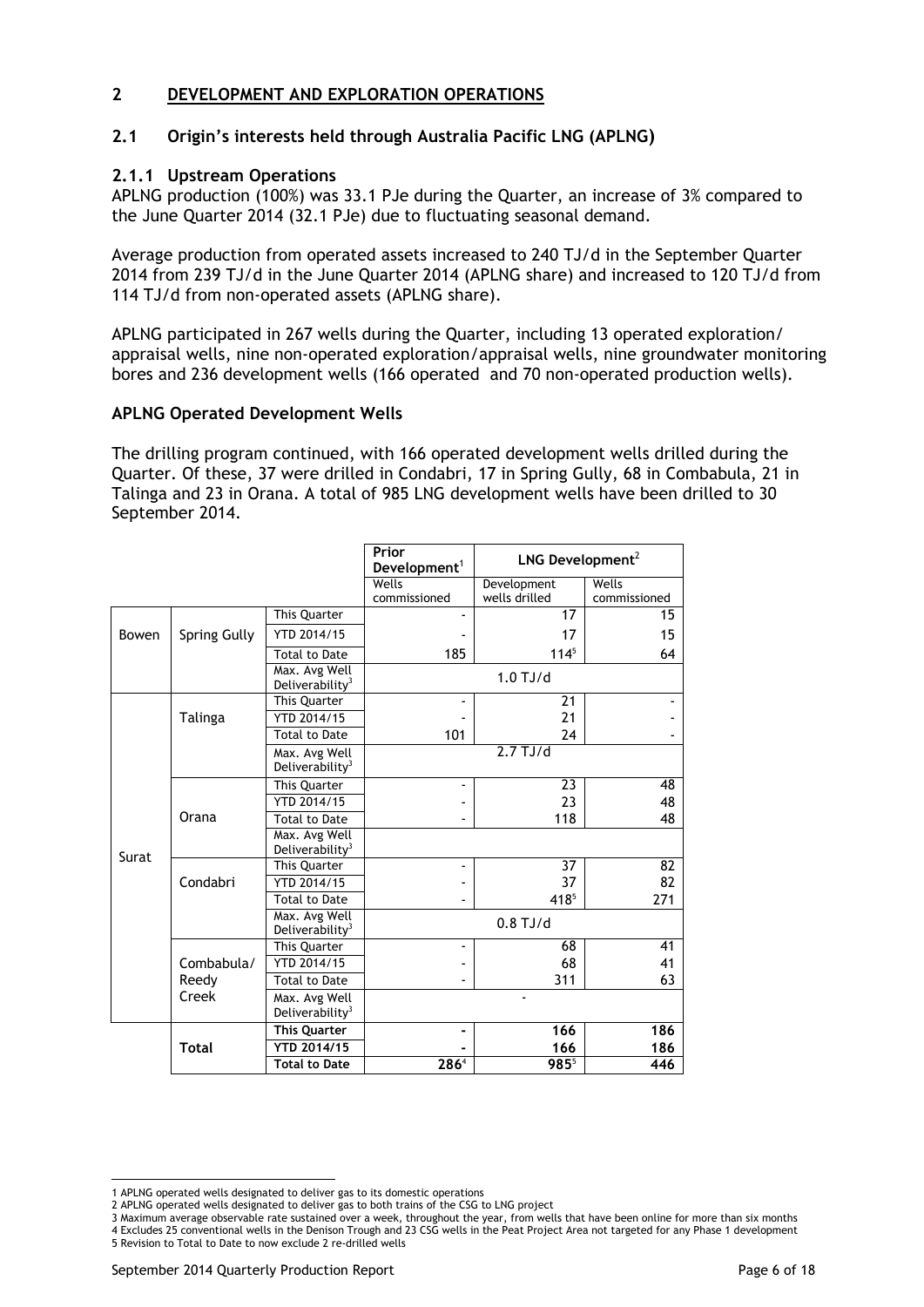### **Bowen Basin (CSG)**

#### *Spring Gully Project Area (Operated)*

The Spring Gully field achieved gross average production of 123 TJ/d (APLNG share 121 TJ/d) during the Quarter.

During the Quarter three exploration/appraisal wells were drilled.

#### *Fairview Project Area (Non-operated)*

Average Fairview gas production during the Quarter was 69 TJ/d (APLNG share 17 TJ/d).

12 development wells and one exploration/appraisal well were drilled in the non-operated Fairview project area.

#### *Other Non-Operated Areas*

One exploration/appraisal well was drilled in Mt Kingsley and Sunnyholt non-operated project areas during the Quarter.

#### *Peat Project Area (Operated)*

Average gas production for the Quarter was 2.0 TJ/d (100% owned by APLNG). The Peat Plant was shut-down on 25 August to upgrade electrical equipment. The plant will be restored to operation as soon as possible.

Two exploration/appraisal wells were drilled during the Quarter.

#### **Surat Basin (CSG)**

#### *Talinga/Orana Project Area (Operated)*

Average production for the Quarter was 62 TJ/d (100% owned by APLNG). The Talinga field was operated below capacity mainly to accommodate ramping up of Kenya East and Condabri field production during the Quarter.

Two exploration/appraisal wells were drilled in the Quarter.

*Argyle/Kenya/Lauren/Bellevue Project Area (Non-operated)*  ATP648 JV (Kenya East) averaged 132 TJ/d (APLNG share 41 TJ/d) for the Quarter.

ATP 620 JV (Kenya) production averaged 135 TJ/d during the Quarter (APLNG share 55 TJ/d) and PL 247 (Bellevue) production averaged 24 TJ/d during the Quarter (APLNG share 7 TJ/d).

Across total participating QGC tenements, 58 development wells and two exploration/appraisal wells were drilled during the Quarter.

#### *Condabri Project Area (Operated)*

Condabri production averaged 52 TJ/d (100% owned by APLNG) for the Quarter. During much of the Quarter the field was operated in turndown mode, minimising gas production whilst maximising water production.

Development of the Condabri project area continued with two exploration/appraisal wells drilled during the Quarter.

#### *Combabula/Reedy Creek Project Area (Operated)*

Development of the Combabula/Reedy Creek project area continues with 68 development wells drilled during the Quarter.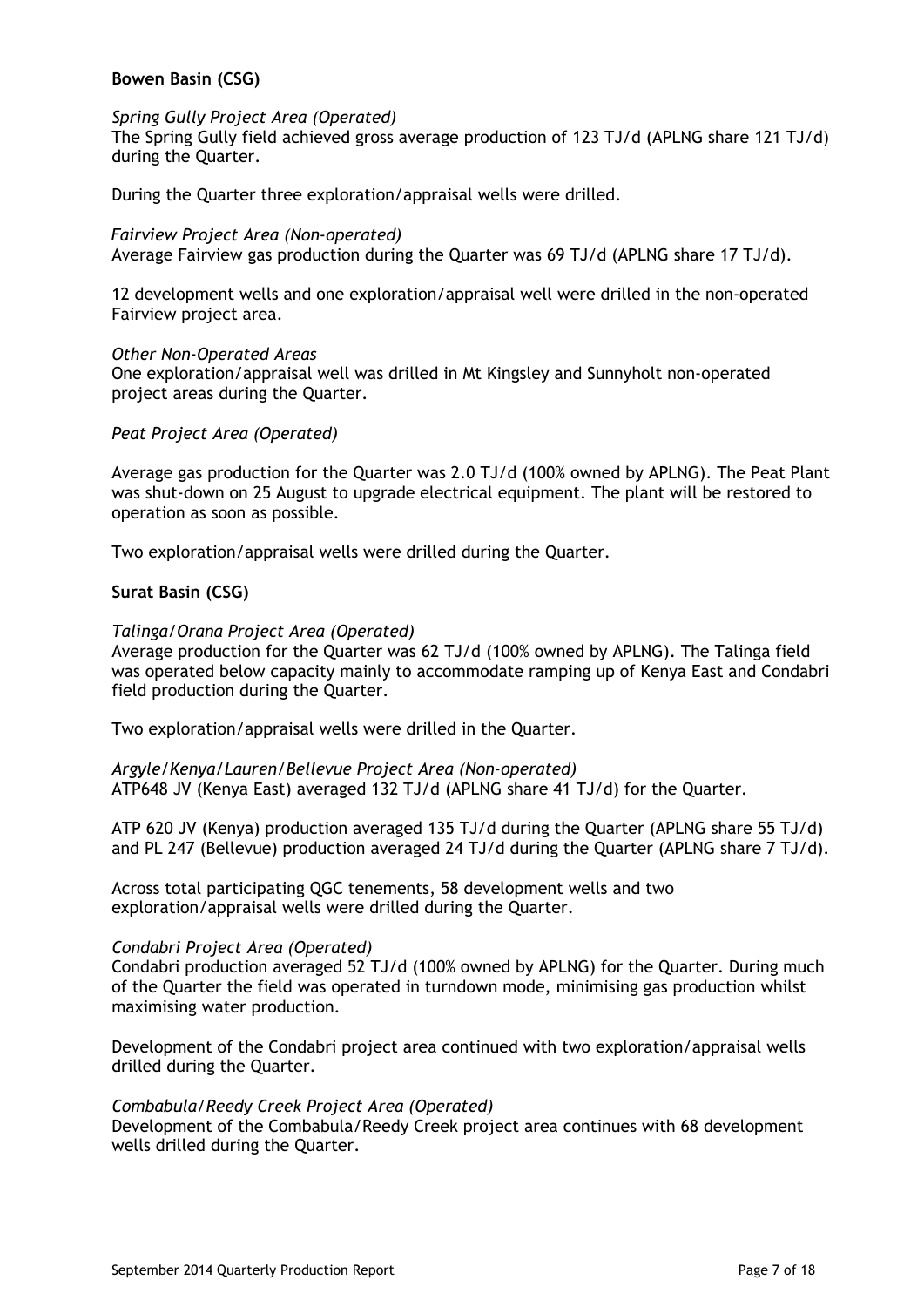### *Other Areas (Operated)*

One exploration/appraisal was drilled in the Waar Waar area.

Three exploration/appraisal wells were drilled in the Ramyard area during the Quarter.

### **Denison Trough (including Conventional)**

Average gas production for the Quarter was 6.3 TJ/d (APLNG share 3.2 TJ/d). No new wells were drilled in the Denison Trough area this Quarter.

#### *Non-Operated Denison CSG wells*

One exploration/appraisal well was drilled in Arcadia Station, East Lynne, Hardenley West and Lynwood East

### **2.1.2 Upstream Project Update**

The Upstream project was 85% complete at 30 September 2014.

A total of 985 wells have been drilled and 446 wells commissioned.

Reedy Creek Train 1 and 2, Orana Train 1 and 2, and Condabri South Train 2 Gas Processing Facilities achieved mechanical completion. Eurombah Creek modules were placed and construction is on track.

Gathering installation activities continued to progress in field development areas. A cumulative total of 583 diameter kilometres of pipe have been installed.

Condabri Water Treatment Facility is now delivering treated produced water to agricultural users via the Monreagh Dam. Reedy Creek Water Treament Facility and aquifer injection scheme construction is progressing.

Pipeline commissioning continues in support of gas facility commissioning with preparations to pack the pipeline to Curtis Island underway.



*Eurombah Creek* 

### **2.1.3 Downstream Project Update**

The Downstream project was 82% complete at 30 September 2014.

Train 2 module fabrication in Batam continues to progress, with three modules shipped during the Quarter, leaving five modules remaining to be shipped as at the end of September 2014. All modules are expected to be delivered and set by the end of CY2014.

The Train 1 Inlet Air Chiller (IAC) skids were shipped from Batam in July 2014 and were installed in their final location in August 2014. The Train 2 IAC skids were shipped in September 2014.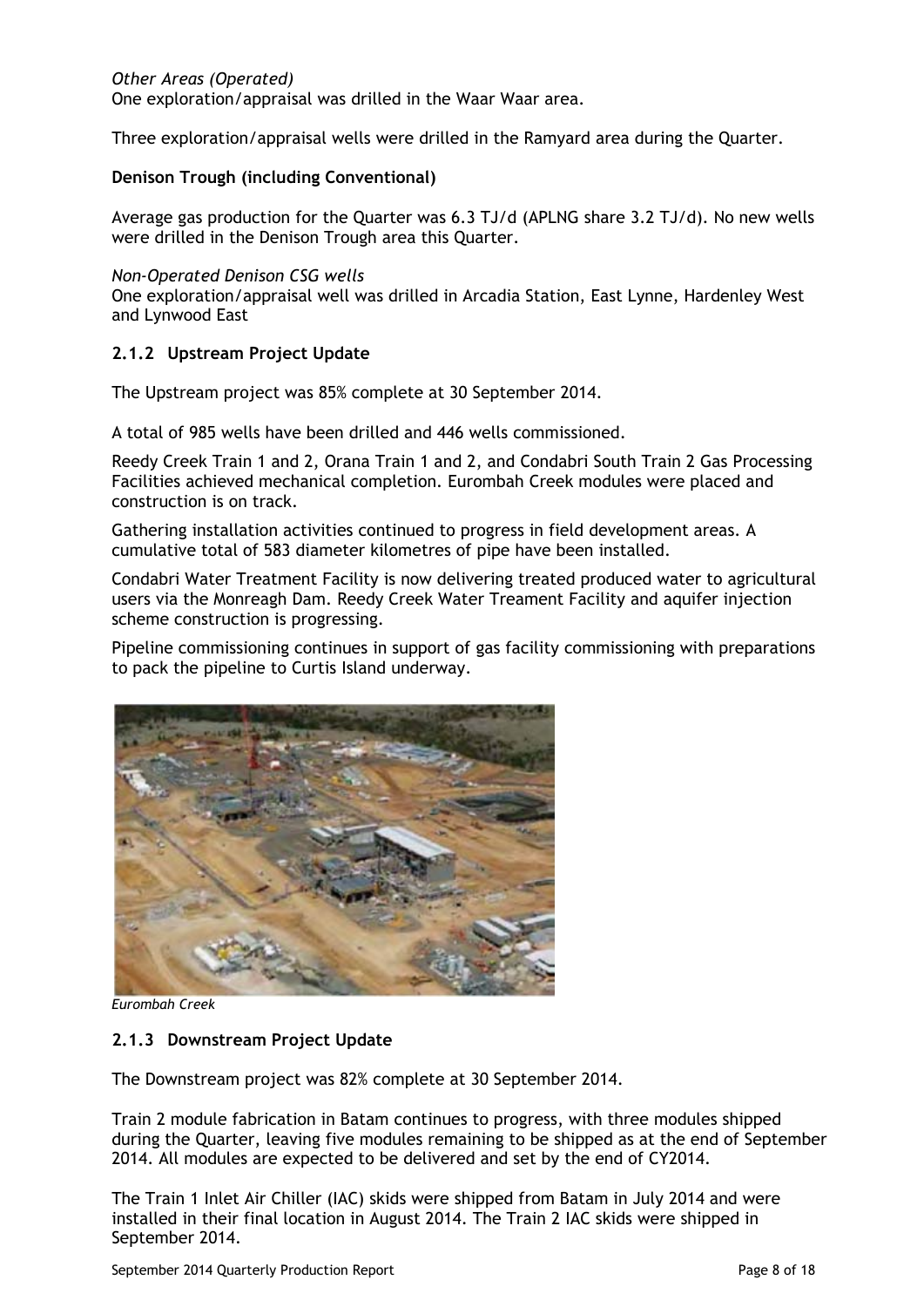The Tank A and B hydro tests were completed in July 2014 and August 2014 respectively. The loading platform for the LNG Jetty is complete and the LNG Jetty and Permanent Buildings are expected to be completed next Quarter.

Factory Acceptance Testing (FAT) was completed on the Train 2 Integrated Control Safety System (ICSS).

Commissioning and Start-Up (CSU) activities are ramping up with the first systems turned over from the construction group to the CSU team during the Quarter, and an integrated Bechtel/APLNG team has been mobilised.

The Project Labour Agreement between Bechtel and the Curtis Island workforce was approved by majority vote in August 2014. The workforce is approaching its peak and is expected to remain at these levels through to Q1 CY2015.



*Curtis Island – Site Overview* 

### **2.2 Cooper / Eromanga Basin (South Australia / Queensland)**

#### *Origin/Santos/Beach Joint Venture*

Cooper Basin production of 4.8 PJe was up 16% on the previous Quarter. This was due to improved plant reliability and additional wells coming online during the Quarter.

A total of 29 wells were drilled in the Quarter, consisting of four exploration and appraisal wells and 25 development wells. All of the wells were cased and suspended for future production.

#### *Origin/Senex/Planet Gas Joint Venture*

Planning for the seismic program as part of the Stage 1 farmin program is well advanced, with 3D seismic survey acquisitions scheduled for the March 2015 Quarter**.**

### **2.3 Otway Basin (Victoria / Tasmania)**

Otway Basin production of 9.6 PJe (Origin share) has decreased by 8% from the previous Quarter as a result of changed customer nominations.

The Speculant-1 exploration well spudded on 23 September 2014 with anticipated completion early in the March 2015 Quarter. The Halladale field development well spudded on 18 October 2014 with anticipated completion in the June 2015 Quarter. The wells are being drilled using the rig Ensign 931.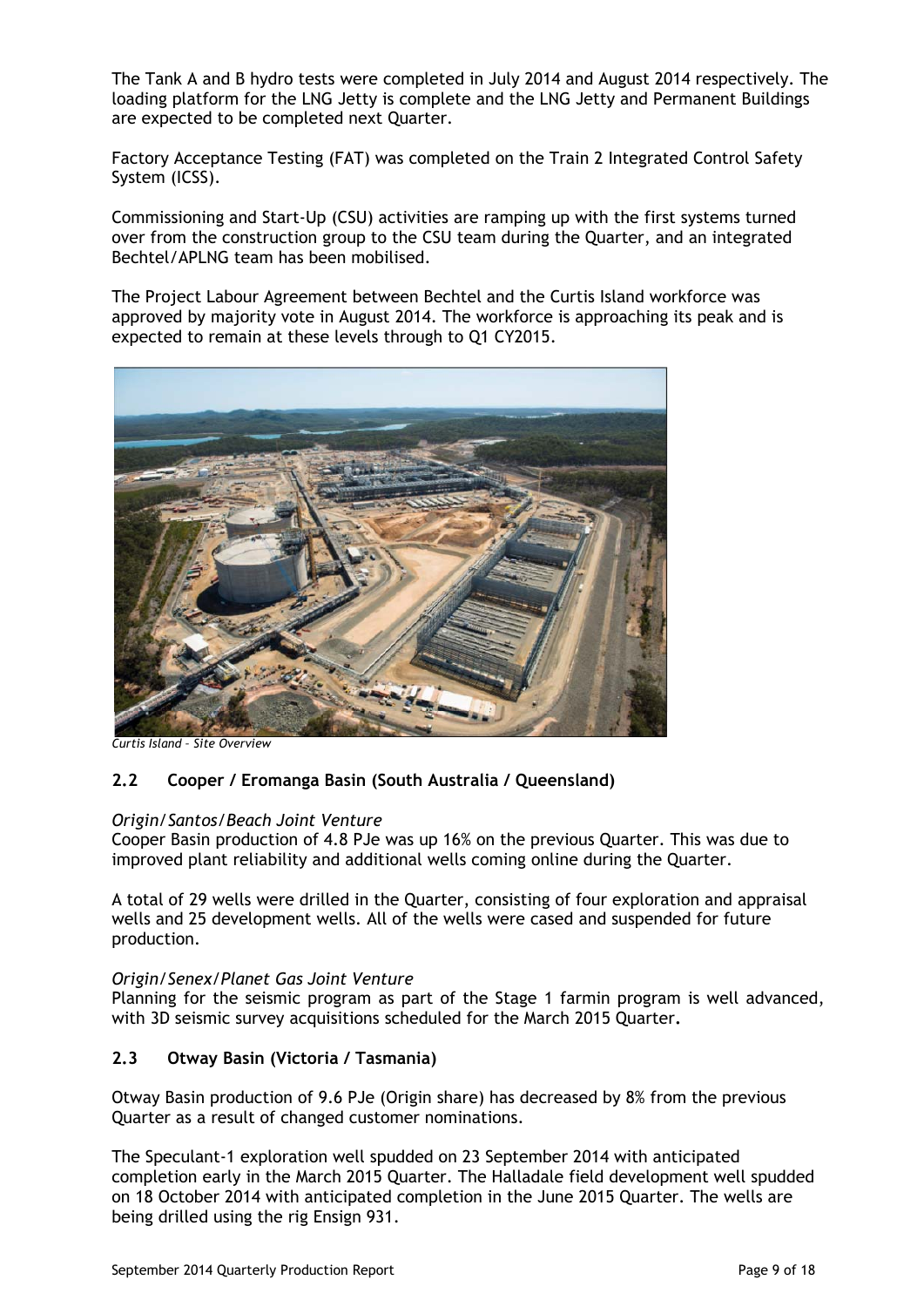The Enterprise 3D marine seismic survey contract has been awarded to Polarcus, with the acquisition scheduled for the December 2014 Quarter. Approval of the Environment Plan has been granted by National Offshore Petroleum Safety Authority (NOPSEMA).

The T/30P exploration permit was renewed for a five year term during the Quarter.

### **2.4 Bass Basin (Tasmania)**

Bass Basin production of 2.2 PJe was down 6% from the previous Quarter.

Planning is in progress for the BassGas asset integrity shutdown scheduled for the December 2014 Quarter.

Planning continued for the Yolla compression and condensate handling module installation during the Quarter. Origin has secured the heavy-lift vessel, the Sapura 3000, with the lift scheduled for the December 2014 Quarter.

Planning continued during the Quarter for the Yolla development drilling campaign which is scheduled for execution in early 2015. Origin has secured the West Telesto jackup drilling rig which is anticipated to arrive on location in the March 2015 Quarter subject to its current drilling campaign.

### **2.5 Surat Basin (Queensland)**

Operations at the Kincora gas processing plant remained suspended during the Quarter pending the completion of an asset review.

Testing continues at Duke 2 and Duke 3 pilots at the Ironbark ATP 788 CSG tenement.

### **2.6 Perth Basin (Western Australia)**

Perth Basin production of 1.1 PJe has increased by 26% from the previous Quarter due to higher plant availability.

The Senecio 3 appraisal well was drilled, cased and suspended in the permits L1/L2 (Origin 50% non-operated) in the North Perth Basin, Western Australia. The well succesfully identified gas in the primary target (Dongara and Wagina sandstones) and also encountered new gas pools in the deeper Kingia and High Cliff sandstones. Contingent resource volumes and potentially reserves will be defined after production flow testing, currently scheduled for early CY2015.

### **2.7 Bonaparte Basin (Western Australia/Northern Territory)**

### *Petrel Field (WA6R & NT/RL1)*

The Joint Venture is reviewing potential development options for the Bonaparte LNG project including via a pipeline connection to Darwin.

### *WA 454P*

Origin, as Operator, has been carrying out geological and geophysical studies during the Quarter in preparation for the drilling of the Breakwater-1 exploration well forecast for late CY2015.

### *NT/P84*

On 3 July 2014 a new exploration permit, NT/P84 was awarded, adjacent to the exploration permit WA-454-P located in the offshore Bonaparte Basin, for a six year term.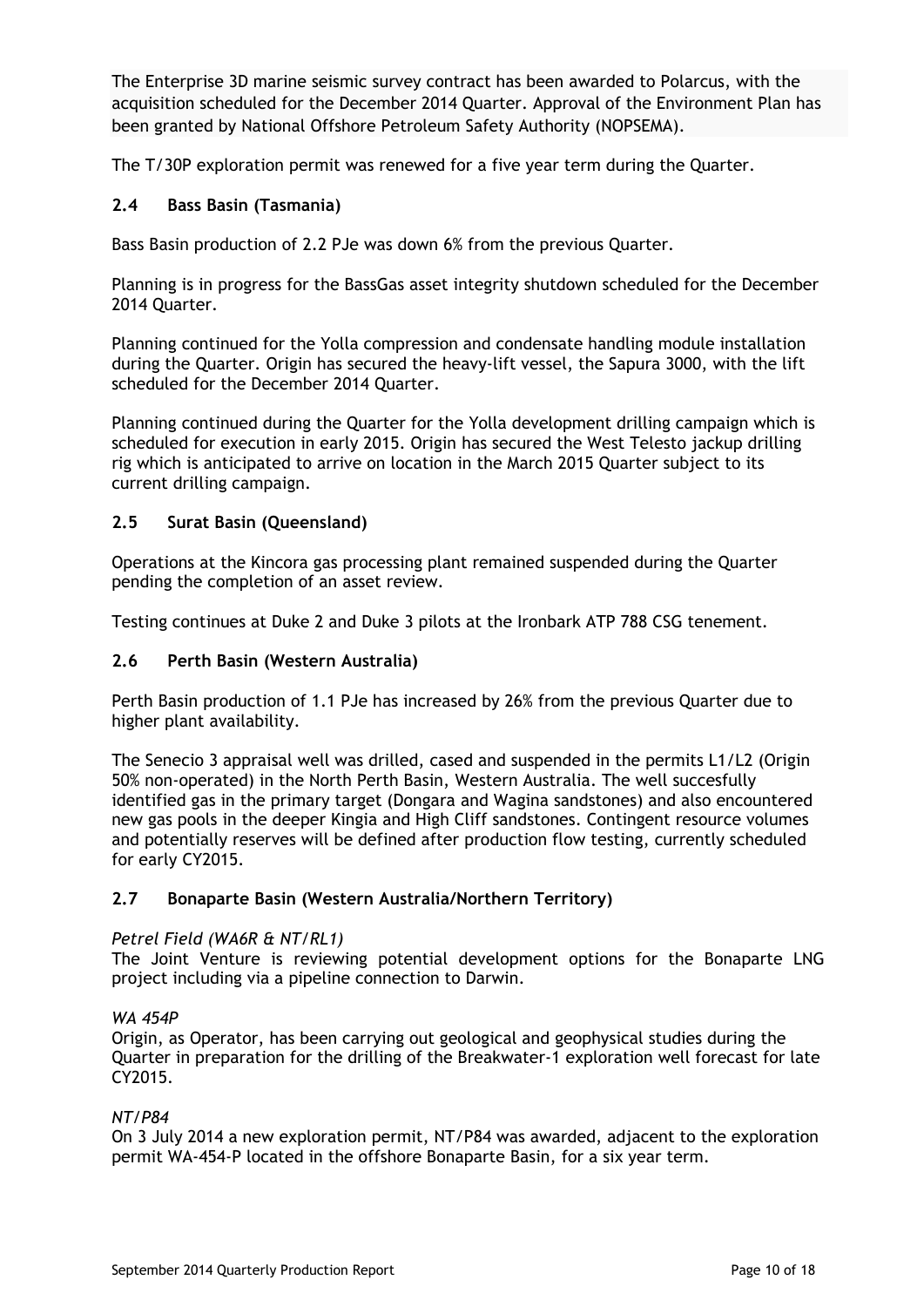### **2.8 Taranaki Basin (New Zealand)**

#### *Kupe (offshore Taranaki)*

Kupe production of 4.9 PJe (Origin share) has decreased by 6% from the previous Quarter due to lower customer nominations.

#### *Rimu/Kauri/Manutahi (onshore Taranaki)*

The Rimu and Kauri facilities restarted production on 14 October 2014 following a full process safety hazard analysis review.

#### **2.9 Canterbury Basin (New Zealand)**

The forward work program variation including a seismic survey commitment in 2015 and an extension of the permit to 2021 has been approved by the regulator. Analysis of samples from the Caravel-1 well continued.

#### **2.10 Song Hong Basin (Vietnam)**

The processing of 1,217km of 2D seismic data acquired in Block 121 during the previous Quarter is ongoing.

#### **3. ACQUISITIONS/DIVESTMENTS**

#### **ACQUISITIONS**

- On 12 August 2014 Origin announced it had completed the acquisition of Karoon Gas's (Karoon) 40% interest in two offshore exploration permits (WA-315-P and WA-398-P) in Western Australia's Browse Basin (for further detail refer to Significant Activities)
- Bonaparte Basin exploration permit NT/P84 was awarded on the 3 July 2014 (for further detail refer to Significant Activities)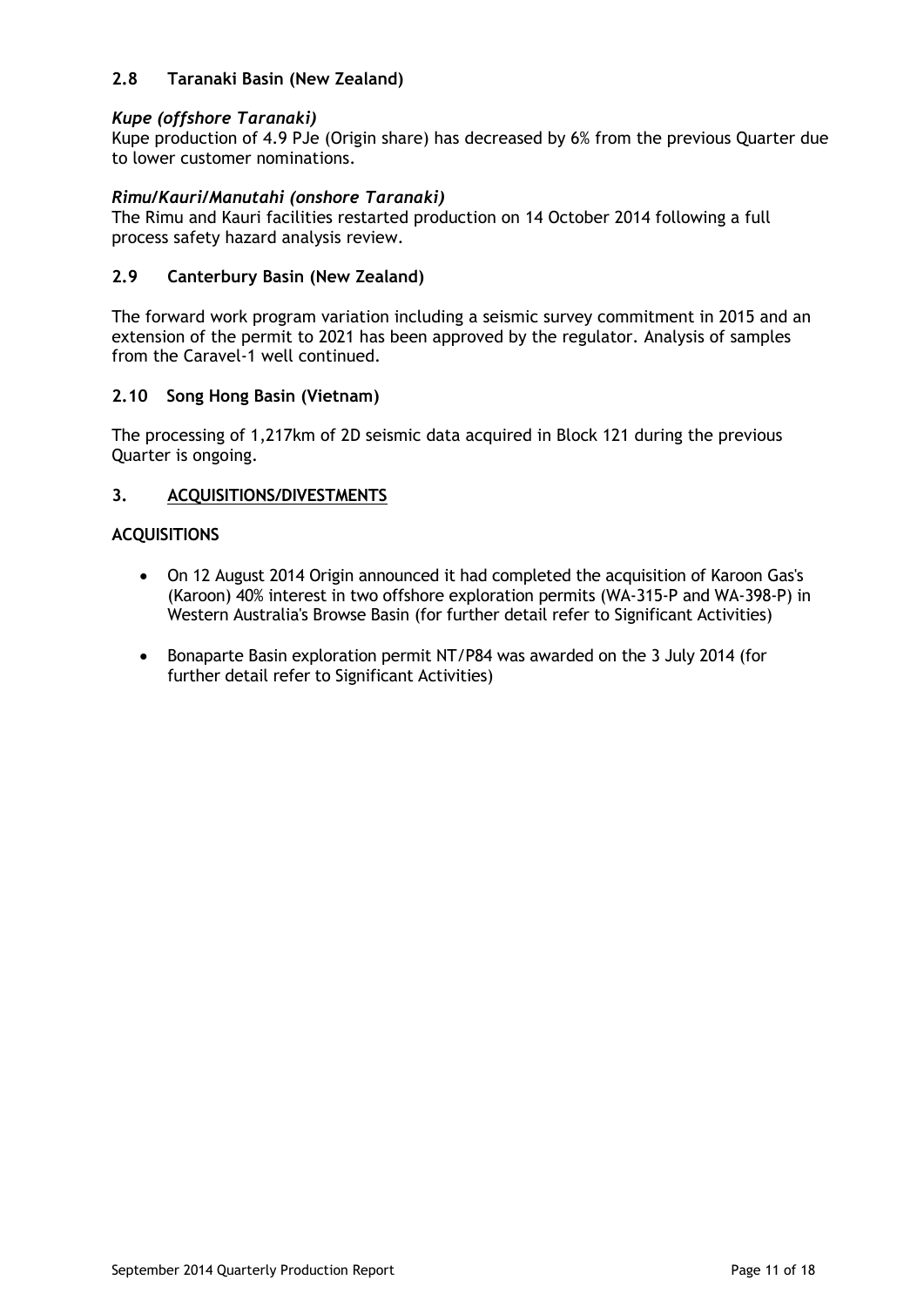# **4. DRILLING ACTIVITY**

### **4.1 Exploration/Appraisal**

The table below summarises the exploration and appraisal drilling in which Origin had an interest during the Quarter:

| <b>Exploration/Appraisal Wells</b> | Basin / Area     | <b>Target</b> | Origin Effective<br>Interest % | <b>Well Status</b> |
|------------------------------------|------------------|---------------|--------------------------------|--------------------|
| Gaschnitz 4                        | Cooper Basin SA  | Gas           | 13.19%                         | C <sub>0</sub>     |
| Cocinero 1                         | Cooper Basin SWQ | Oil           | 25.00%                         | C <sub>0</sub>     |
| Cook 28 (Hz)                       | Cooper Basin SWQ | Oil           | 25.00%                         | C <sub>0</sub>     |
| Cook 29 (Hz)                       | Cooper Basin SWQ | Oil           | 25.00%                         | C <sub>0</sub>     |
| Senecio 3                          | Perth Basin      | Gas           | 50.00%                         | C <sub>0</sub>     |
| Durham Ranch 244                   | Bowen            | CSG           | 35.44% *                       | Exploration        |
| Fairview 18-27-1                   | Bowen            | CSG           | 8.97%                          | Appraisal          |
| Mount Kingsley 10                  | Bowen            | CSG           | 8.94%                          | Exploration        |
| Peat 45                            | Bowen            | CSG           | 37.50% *                       | Exploration        |
| Peat 46                            | Bowen            | CSG           | 37.50% *                       | Exploration        |
| Reids 2                            | Bowen            | CSG           | 35.44% *                       | Exploration        |
| Reids 3                            | Bowen            | CSG           | 35.44% *                       | Exploration        |
| Sunnyholt 7                        | Bowen            | CSG           | 8.94%                          | Appraisal          |
| Arcadia Station 1                  | Denison Trough   | CSG           | 18.75%                         | Appraisal          |
| East Lynne 2                       | Denison Trough   | CSG           | 18.75%                         | Appraisal          |
| Hardenley West 1                   | Denison Trough   | CSG           | 18.75%                         | Appraisal          |
| Lynwood East 1                     | Denison Trough   | CSG           | 18.75%                         | Appraisal          |
| Celeste 106                        | Surat            | CSG           | 11.72%                         | Appraisal          |
| Clunie 6                           | Surat            | CSG           | 11.72%                         | Appraisal          |
| Condabri 230                       | Surat            | CSG           | 37.50% *                       | Exploration        |
| Condabri 235                       | Surat            | CSG           | 37.50% *                       | Appraisal          |
| Orana North 396                    | Surat            | CSG           | 37.50% *                       | Exploration        |
| Ramyard 23                         | Surat            | CSG           | 34.77% *                       | Appraisal          |
| Ramyard 24                         | Surat            | CSG           | 34.77% *                       | Appraisal          |
| Ramyard 25                         | Surat            | CSG           | 34.77% *                       | Appraisal          |
| Talinga 134                        | Surat            | CSG           | 37.50% *                       | Appraisal          |
| Waar Waar 8                        | Surat            | CSG           | 37.50% *                       | Appraisal          |
| Speculant-1                        | Otway Basin      | Gas           | 100.00%*                       | Continuing         |

\* Denotes Origin Operatorship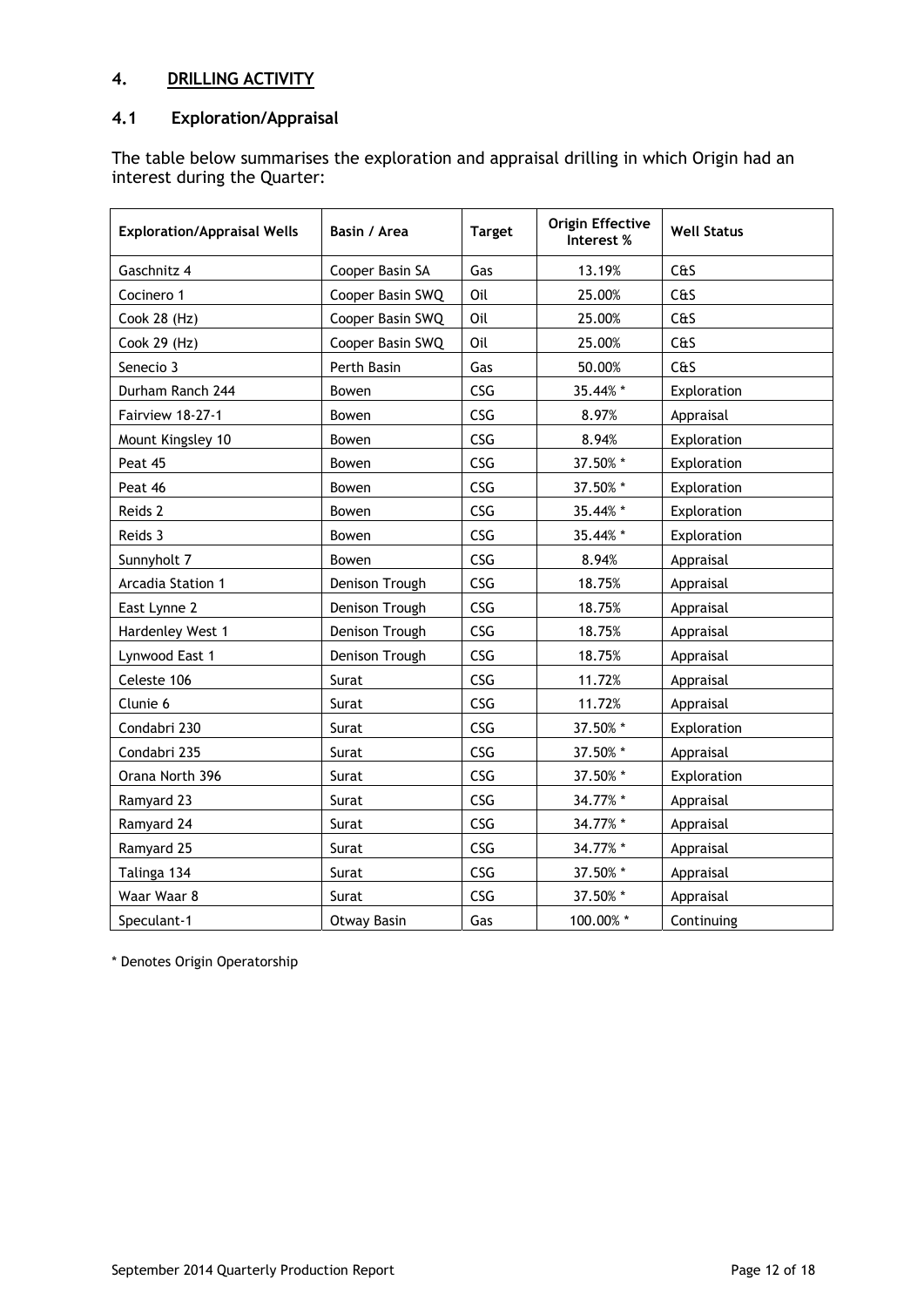### **4.2 Development**

The table below summarises the development drilling in which Origin had an interest during the Quarter. Origin participated in 245 CSG development wells (including groundwater monitoring wells) across the Bowen and Surat Basins and 25 conventional gas development wells in the Cooper Basin during the Quarter.

| Basin / Area<br><b>Development Wells</b> | Origin<br><b>Effective</b><br>Interest % | <b>Well Status</b> | Origin<br>Basin / Area<br><b>Effective</b><br><b>Development Wells</b><br>Interest % |          | <b>Well Status</b> |
|------------------------------------------|------------------------------------------|--------------------|--------------------------------------------------------------------------------------|----------|--------------------|
| <b>Cooper Basin - SW QLD</b>             |                                          |                    | Durham Ranch 364                                                                     | 35.63% * | Development        |
| <b>Target - Gas</b>                      |                                          |                    | Durham Ranch 365                                                                     | 35.63% * | Development        |
| Vega 5                                   | 16.74%                                   | C <sub>0</sub>     | Durham Ranch 374                                                                     | 35.63% * | Development        |
| Durham Downs 6                           | 16.74%                                   | C&S                | Fairview 13-20-1                                                                     | 8.97%    | Development        |
| <b>Cooper Basin - SA</b>                 |                                          |                    | Fairview 13-20-2                                                                     | 8.97%    | Development        |
| <b>Target - Gas</b>                      |                                          |                    | Fairview 13-20-3                                                                     | 8.97%    | Development        |
| Big Lake 109                             | 13.19%                                   | C <sub>0</sub>     | Fairview 13-20-4                                                                     | 8.97%    | Development        |
| Big Lake 110                             | 13.19%                                   | C <sub>0</sub>     | Fairview 13-20-5                                                                     | 8.97%    | Development        |
| Big Lake 115                             | 13.19%                                   | C <sub>0</sub>     | Fairview 18-03-1                                                                     | 8.97%    | Development        |
| Moorari 14                               | 13.19%                                   | C <sub>0</sub>     | Fairview 18-03-2                                                                     | 8.97%    | Development        |
| Tirrawarra 82                            | 13.19%                                   | C&S                | Fairview 18-03-3                                                                     | 8.97%    | Development        |
| Big Lake 116                             | 13.19%                                   | C <sub>0</sub>     | Fairview 18-03-4                                                                     | 8.97%    | Development        |
| <b>Moolion North 2</b>                   | 10.54%                                   | C <sub>0</sub>     | Fairview 18-03-5                                                                     | 8.97%    | Development        |
| Hera 3                                   | 16.74%                                   | C <sub>0</sub>     | Fairview 18-26-4                                                                     | 8.97%    | Development        |
| Big Lake 117                             | 13.19%                                   | CæS                | Fairview 18-26-5                                                                     | 8.97%    | Development        |
| Big Lake 111                             | 13.19%                                   | C <sub>0</sub>     | Spring Gully 120                                                                     | 37.40% * | Development        |
| Tirrawarra 83                            | 13.19%                                   | C <sub>0</sub>     | Spring Gully 73                                                                      | 37.40% * | Development        |
| Big Lake 112                             | 13.19%                                   | C <sub>0</sub>     | Spring Gully MB3-B                                                                   | 35.44% * | <b>GWM</b>         |
| Big Lake 113                             | 13.19%                                   | C <sub>0</sub>     | Spring Gully MB8-H                                                                   | 35.44% * | <b>GWM</b>         |
| Moolion 7                                | 10.54%                                   | C <sub>0</sub>     | <b>Surat</b>                                                                         |          |                    |
| Hera 4                                   | 16.74%                                   | C&S                | <b>Target - CSG</b>                                                                  |          |                    |
| Big Lake 118                             | 13.19%                                   | C&S                | Carinya MB1-G                                                                        | 37.50% * | <b>GWM</b>         |
| Big Lake 114                             | 13.19%                                   | C&S                | Carinya MB3-G                                                                        | 37.50% * | <b>GWM</b>         |
| Tirrawarra 81                            | 13.19%                                   | CæS                | Carinya MB4-S                                                                        | 37.50% * | <b>GWM</b>         |
| Goranie East 1                           | 13.19%                                   | C <sub>0</sub>     | Celeste 108                                                                          | 11.72%   | Development        |
| Big Lake 119                             | 13.19%                                   | C <sub>0</sub>     | Celeste 118                                                                          | 11.72%   | Development        |
| Lake MacMillan 3                         | 13.19%                                   | C <sub>0</sub>     | Celeste 119                                                                          | 11.72%   | Development        |
| Andree 5                                 | 13.19%                                   | C&S                | Celeste 12                                                                           | 11.72%   | Development        |
| Big Lake 124                             | 13.19%                                   | C <sub>0</sub>     | Celeste 129                                                                          | 11.72%   | Development        |
| Bowen                                    |                                          |                    | Celeste 130                                                                          | 11.72%   | Development        |
| <b>Target - CSG</b>                      |                                          |                    | Celeste 131                                                                          | 11.72%   | Development        |
| Durham Ranch 127                         | 35.44% *                                 | Development        | Celeste 139                                                                          | 11.72%   | Development        |
| Durham Ranch 139                         | 35.44% *                                 | Development        | Celeste 140                                                                          | 11.72%   | Development        |
| Durham Ranch 140                         | 35.44% *                                 | Development        | Celeste 158                                                                          | 11.72%   | Development        |
| Durham Ranch 146                         | 35.44% *                                 | Development        | Celeste 159                                                                          | 11.72%   | Development        |
| Durham Ranch 147                         | 35.44% *                                 | Development        | Celeste 160                                                                          | 11.72%   | Development        |
| Durham Ranch 150                         | 35.44% *                                 | Development        | Celeste 167                                                                          | 11.72%   | Development        |
| Durham Ranch 232                         | 35.44% *                                 | Development        | Celeste 168                                                                          | 11.72%   | Development        |
| Durham Ranch 357                         | 35.63% *                                 | Development        | Celeste 175                                                                          | 11.72%   | Development        |
| Durham Ranch 359                         | 35.63% *                                 | Development        | Celeste 177                                                                          | 11.72%   | Development        |
| Durham Ranch 361                         | 35.63% *                                 | Development        | Celeste 184                                                                          | 11.72%   | Development        |
| Durham Ranch 362                         | 35.63% *                                 | Development        | Celeste 185                                                                          | 11.72%   | Development        |
| Durham Ranch 363                         | 35.63% *                                 | Development        | Celeste 186                                                                          | 11.72%   | Development        |

September 2014 Quarterly Production Report **Page 13 of 18** Page 13 of 18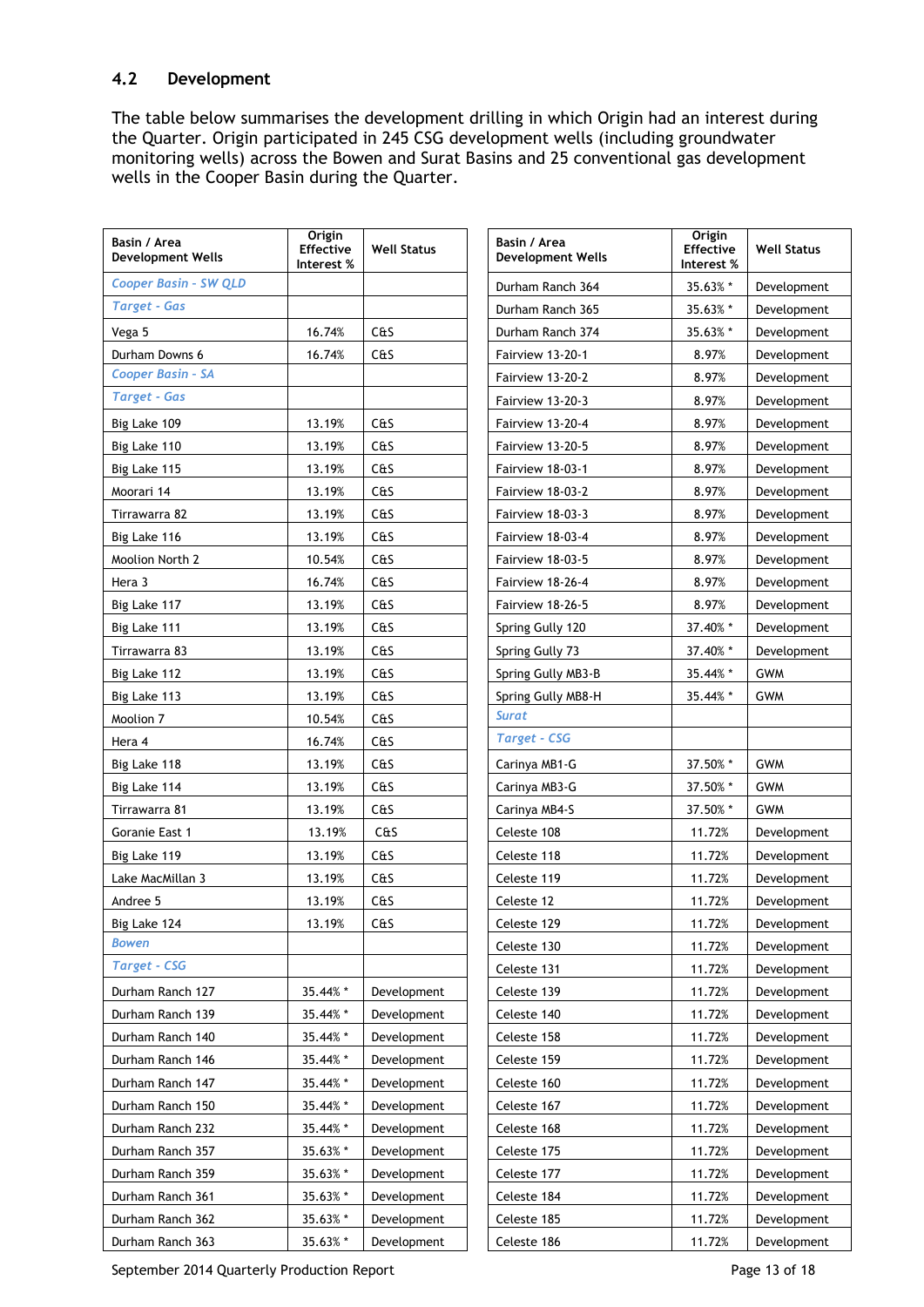| Basin / Area<br><b>Development Wells</b> | Origin<br><b>Effective</b><br>Interest % | <b>Well Status</b> | Basin / Area<br><b>Development Wells</b> | Origin<br><b>Effective</b><br>Interest % | <b>Well Status</b> |
|------------------------------------------|------------------------------------------|--------------------|------------------------------------------|------------------------------------------|--------------------|
| Celeste 195                              | 11.72%                                   | Development        | Combabula North 235                      | 34.77% *                                 | Development        |
| Codie 124                                | 15.24%                                   | Development        | Combabula North 237                      | 34.77% *                                 | Development        |
| Codie 215                                | 15.24%                                   | Development        | Combabula North 249                      | 34.77% *                                 | Development        |
| Codie 216                                | 15.24%                                   | Development        | Combabula North 250                      | 34.77% *                                 | Development        |
| Codie 217                                | 15.24%                                   | Development        | Combabula North 251                      | 34.77% *                                 | Development        |
| Combabula 128                            | 34.77% *                                 | Development        | Combabula North 253                      | 34.77% *                                 | Development        |
| Combabula 142                            | 34.77% *                                 | Development        | Combabula North 254                      | 34.77% *                                 | Development        |
| Combabula 143                            | 34.77% *                                 | Development        | Combabula North 255                      | 34.77% *                                 | Development        |
| Combabula 158                            | 34.77% *                                 | Development        | Combabula North 280                      | 34.77% *                                 | Development        |
| Combabula 162                            | 34.77% *                                 | Development        | Combabula North 281                      | 34.77% *                                 | Development        |
| Combabula 163                            | 34.77% *                                 | Development        | Combabula North 282                      | 34.77% *                                 | Development        |
| Combabula 164                            | 34.77% *                                 | Development        | Combabula North 283                      | 34.77% *                                 | Development        |
| Combabula 170                            | 34.77% *                                 | Development        | Combabula North 320                      | 34.77% *                                 | Development        |
| Combabula 171                            | 34.77% *                                 | Development        | Combabula North 321                      | 34.77% *                                 | Development        |
| Combabula 172                            | 34.77% *                                 | Development        | Combabula North 322                      | 34.77% *                                 | Development        |
| Combabula 173                            | 34.77% *                                 | Development        | Combabula North 337                      | 34.77% *                                 | Development        |
| Combabula 181                            | 34.77% *                                 | Development        | Combabula North 338                      | 34.77% *                                 | Development        |
| Combabula 182                            | 34.77% *                                 | Development        | Combabula North 339                      | 34.77% *                                 | Development        |
| Combabula 196                            | 34.77% *                                 | Development        | Combabula North 340                      | 34.77% *                                 | Development        |
| Combabula 201                            | 34.77% *                                 | Development        | Combabula North 373                      | 34.77% *                                 | Development        |
| Combabula 202                            | 34.77% *                                 | Development        | Combabula North 374                      | 34.77% *                                 | Development        |
| Combabula 216                            | 34.77% *                                 | Development        | Combabula North 375                      | 34.77% *                                 | Development        |
| Combabula 217                            | 34.77% *                                 | Development        | Combabula North 380                      | 34.77% *                                 | Development        |
| Combabula 2R                             | 34.77% *                                 | Development        | Condabri North 132                       | 37.50% *                                 | Development        |
| Combabula 30                             | 34.77% *                                 | Development        | Condabri North 138                       | 37.50% *                                 | Development        |
| Combabula 34                             | 34.77% *                                 | Development        | Condabri North 139                       | 37.50% *                                 | Development        |
| Combabula 39                             | 34.77% *                                 | Development        | Condabri North 142                       | 37.50% *                                 | Development        |
| Combabula North 111                      | 34.77% *                                 | Development        | Condabri North 143                       | 37.50% *                                 | Development        |
| Combabula North 112                      | 34.77% *                                 | Development        | Condabri North 144                       | 37.50% *                                 | Development        |
| Combabula North 113                      | 34.77% *                                 | Development        | Condabri North 45                        | 37.50% *                                 | Development        |
| Combabula North 114                      | 34.77% *                                 | Development        | Condabri North 46                        | 37.50% *                                 | Development        |
| Combabula North 115                      | 34.77% *                                 | Development        | Condabri North 47                        | 37.50% *                                 | Development        |
| Combabula North 150                      | 34.77% *                                 | Development        | Condabri North 48                        | 37.50% *                                 | Development        |
| Combabula North 151                      | 34.77% *                                 | Development        | Condabri North 49                        | 37.50% *                                 | Development        |
| Combabula North 152                      | 34.77% *                                 | Development        | Condabri North 50                        | 37.50% *                                 | Development        |
| Combabula North 153                      | 34.77% *                                 | Development        | Condabri North 52                        | 37.50% *                                 | Development        |
| Combabula North 154                      | 34.77% *                                 | Development        | Condabri North 53                        | 37.50% *                                 | Development        |
| Combabula North 155                      | 34.77% *                                 | Development        | Condabri North 54                        | 37.50% *                                 | Development        |
| Combabula North 166                      | 34.77% *                                 | Development        | Condabri North 56                        | 37.50% *                                 | Development        |
| Combabula North 167                      | 34.77% *                                 | Development        | Condabri North 57                        | 37.50% *                                 | Development        |
| Combabula North 168                      | 34.77% *                                 | Development        | Condabri North 58                        | 37.50% *                                 | Development        |
| Combabula North 170                      | 34.77% *                                 | Development        | Condabri North 79                        | 37.50% *                                 | Development        |
| Combabula North 192                      | 34.77% *                                 | Development        | Condabri North 80                        | 37.50% *                                 | Development        |
| Combabula North 193                      | 34.77% *                                 | Development        | Condabri North 81                        | 37.50% *                                 | Development        |
| Combabula North 194                      | 34.77% *                                 | Development        | Condabri North 82                        | 37.50% *                                 | Development        |
| Combabula North 195                      | 34.77% *                                 | Development        | Condabri North 83                        | 37.50% *                                 | Development        |
| Combabula North 231                      | 34.77% *                                 | Development        | Condabri North 84                        | 37.50% *                                 | Development        |
| Combabula North 232                      | 34.77% *                                 | Development        | Condabri North 85                        | 37.50% *                                 | Development        |
| Combabula North 233                      | 34.77% *                                 | Development        | Condabri North 86                        | 37.50% *                                 | Development        |
| Combabula North 234                      | 34.77% *                                 | Development        | Condabri North 87                        | 37.50% *                                 | Development        |

September 2014 Quarterly Production Report **Page 14 of 18** Page 14 of 18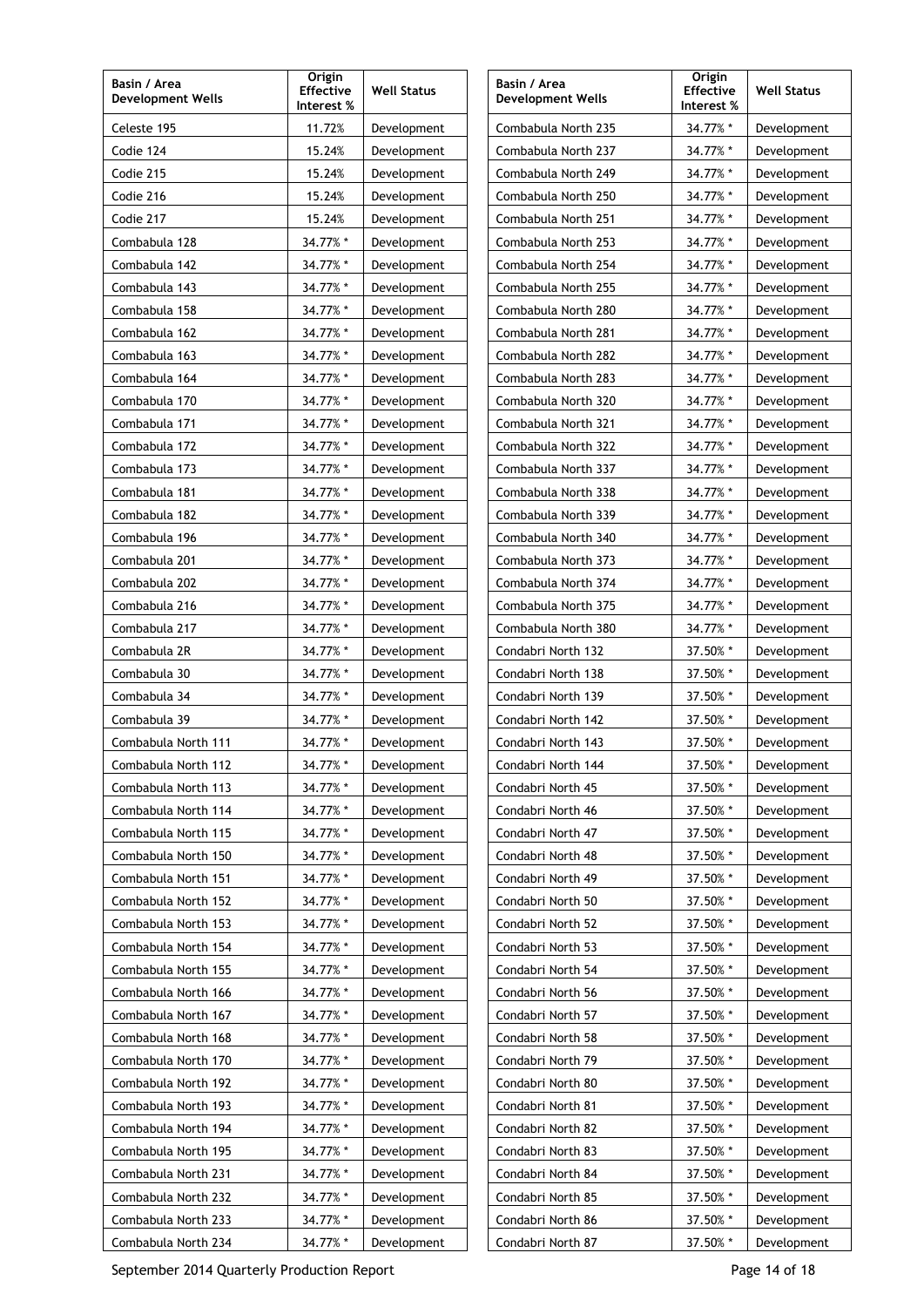| Basin / Area<br><b>Development Wells</b> | Origin<br><b>Effective</b><br>Interest % | <b>Well Status</b> | Basin / Area<br><b>Development Wells</b> | <b>Origin</b><br>Effective<br>Interest % | <b>Well Status</b> |
|------------------------------------------|------------------------------------------|--------------------|------------------------------------------|------------------------------------------|--------------------|
| Condabri North 88                        | 37.50% *                                 | Development        | Reedy Creek 59 MON-H                     | 34.77% *                                 | GWM                |
| Condabri North 89                        | 37.50% *                                 | Development        | Sean 101                                 | 11.72%                                   | Development        |
| Condabri North 90                        | 37.50% *                                 | Development        | Sean 102                                 | 11.72%                                   | Development        |
| Condabri North 91                        | 37.50% *                                 | Development        | Sean 103                                 | 11.72%                                   | Development        |
| Condabri North 92                        | 37.50% *                                 | Development        | Sean 11                                  | 11.72%                                   | Development        |
| Condabri North 93                        | 37.50% *                                 | Development        | Sean 110                                 | 11.72%                                   | Development        |
| Condabri North 94                        | 37.50% *                                 | Development        | Sean 111                                 | 11.72%                                   | Development        |
| Condabri North 95                        | 37.50% *                                 | Development        | Sean 116                                 | 11.72%                                   | Development        |
| Condabri North 96                        | 37.50% *                                 | Development        | Sean 117                                 | 11.72%                                   | Development        |
| Condabri North 97                        | 37.50% *                                 | Development        | Sean 118                                 | 11.72%                                   | Development        |
| Jammat 150                               | 11.72%                                   | Development        | Sean 119                                 | 11.72%                                   | Development        |
| Jammat 163                               | 11.72%                                   | Development        | Sean 120                                 | 11.72%                                   | Development        |
| Jammat 19                                | 11.72%                                   | Development        | Sean 125                                 | 11.72%                                   | Development        |
| Jammat 20                                | 11.72%                                   | Development        | Sean 126                                 | 11.72%                                   | Development        |
| Jammat 21                                | 11.72%                                   | Development        | Sean 127                                 | 11.72%                                   | Development        |
| Kenya 167                                | 15.24%                                   | Development        | Sean 128                                 | 11.72%                                   | Development        |
| Kenya 189                                | 15.24%                                   | Development        | Sean 13                                  | 11.72%                                   | Development        |
| Kenya 190                                | 15.24%                                   | Development        | Sean 136                                 | 11.72%                                   | Development        |
| Kenya East 116                           | 11.72%                                   | Development        | Sean 137                                 | 11.72%                                   | Development        |
| Kenya East 117                           | 11.72%                                   | Development        | Sean 138                                 | 11.72%                                   | Development        |
| Kenya East 126                           | 11.72%                                   | Development        | Sean 149                                 | 11.72%                                   | Development        |
| Kenya East 172                           | 11.72%                                   | Development        | Sean 165                                 | 11.72%                                   | Development        |
| Kenya East 213                           | 11.72%                                   | Development        | Talinga 136                              | 37.50% *                                 | Development        |
| Orana 21                                 | 37.50% *                                 | Development        | Talinga 137                              | 37.50% *                                 | Development        |
| Orana 22                                 | 37.50% *                                 | Development        | Talinga 138                              | 37.50% *                                 | Development        |
| Orana 23                                 | 37.50% *                                 | Development        | Talinga 140                              | 37.50% *                                 | Development        |
| Orana 24                                 | 37.50% *                                 | Development        | Talinga 141                              | 37.50% *                                 | Development        |
| Orana 74                                 | 37.50% *                                 | Development        | Talinga 142                              | 37.50% *                                 | Development        |
| Orana 75                                 | 37.50% *                                 | Development        | Talinga 143                              | 37.50% *                                 | Development        |
| Orana 76                                 | 37.50% *                                 | Development        | Talinga 144                              | 37.50% *                                 | Development        |
| Orana 77                                 | 37.50% *                                 | Development        | Talinga 145                              | 37.50% *                                 | Development        |
| Orana 78                                 | 37.50% *                                 | Development        | Talinga 146                              | 37.50% *                                 | Development        |
| Orana 79                                 | 37.50% *                                 | Development        | Talinga 147                              | 37.50% *                                 | Development        |
| Orana 80                                 | 37.50% *                                 | Development        | Talinga 148                              | 37.50% *                                 | Development        |
| Orana 81                                 | 37.50% *                                 | Development        | Talinga 149                              | 37.50% *                                 | Development        |
| Orana 82                                 | 37.50% *                                 | Development        | Talinga 150                              | 37.50% *                                 | Development        |
| Orana MB4-W                              | 37.50% *                                 | <b>GWM</b>         | Talinga 151                              | 37.50% *                                 | Development        |
| Orana North 11                           | 37.50% *                                 | Development        | Talinga 152                              | 37.50% *                                 | Development        |
| Orana North 12                           | 37.50% *                                 | Development        | Talinga 153                              | 37.50% *                                 | Development        |
| Orana North 13                           | 37.50% *                                 | Development        | Talinga 154                              | 37.50% *                                 | Development        |
| Orana North 14                           | 37.50% *                                 | Development        | Talinga 155                              | 37.50% *                                 | Development        |
| Orana North 15                           | 37.50% *                                 | Development        | Talinga 156                              | 37.50% *                                 | Development        |
| Orana North 16                           | 37.50% *                                 | Development        | Talinga 92                               | 37.50% *                                 | Development        |
| Orana North 17                           | 37.50% *                                 | Development        | Waar Waar MB3-H                          | 37.50% *                                 | GWM                |
| Orana North 18                           | 37.50% *                                 | Development        | Notes:                                   |                                          |                    |
| Orana North 8                            | 37.50% *                                 | Development        | * Denotes Origin Operatorship            |                                          |                    |
| Orana North 9                            | 37.50% *                                 | Development        |                                          |                                          |                    |
| Pine Hills MB1-W                         | 34.77% *                                 | <b>GWM</b>         |                                          |                                          |                    |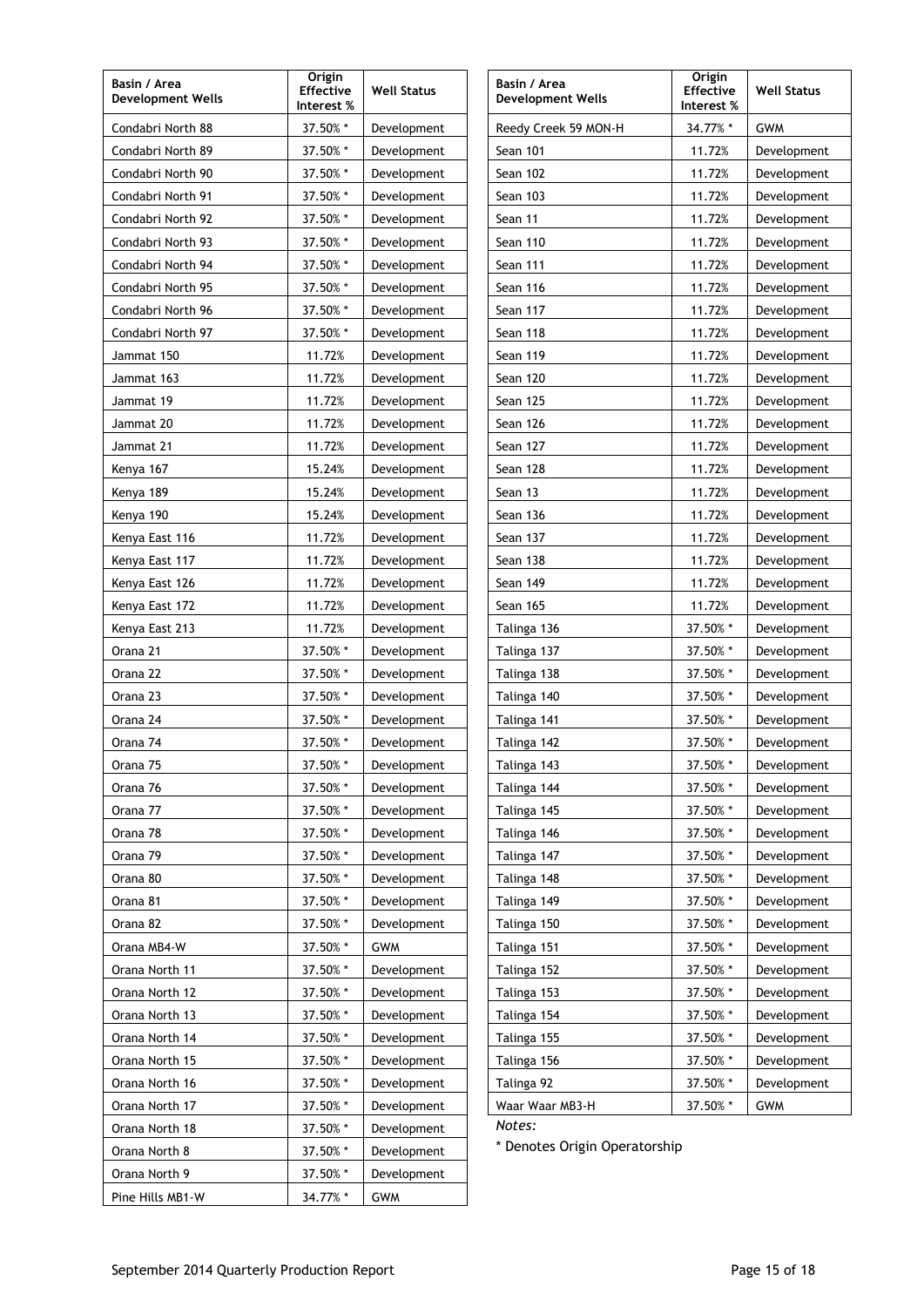### **5. EXPLORATION, EVALUATION AND CAPITAL EXPENDITURE**

The tables below include total expenditure incurred on exploration and evaluation activities and capital expenditure on development and production activities. They include expenditure committed under farm-in agreements and capitalised interest and exclude expenditure on acquisitions. Expenditure in the current financial year is preliminary and is subject to audit review. Note: Numbers may not add due to rounding.

| <b>Australian Operations</b>  |                |                 | September |            |            |
|-------------------------------|----------------|-----------------|-----------|------------|------------|
|                               | <b>This</b>    | <b>Previous</b> | Quarter   | <b>YTD</b> | <b>YTD</b> |
| A\$m                          | Quarter        | Quarter         | 2013      | 2014/15    | 2013/14    |
| Exploration / Evaluation      | 38             | $157^{(1)}$     | 17        | 38         | 17         |
| Development / PP&E            | 79             | 60              | 47        | 79         | 47         |
| <b>Total</b>                  | 117            | $217^{(1)}$     | 64        | 117        | 64         |
| <b>New Zealand Operations</b> |                |                 | September |            |            |
|                               | <b>This</b>    | <b>Previous</b> | Quarter   | <b>YTD</b> | <b>YTD</b> |
| NZ\$m                         | Quarter        | Quarter         | 2013      | 2014/15    | 2013/14    |
| Exploration / Evaluation      | 0              | 13              | 1         | 0          |            |
| Development / PP&E            | 2              | 3               | 3         | 2          | 3          |
| Total                         | $\overline{2}$ | 16              | 4         | 2          | 4          |

| <b>International Operations</b> |             |                 | September |            |            |
|---------------------------------|-------------|-----------------|-----------|------------|------------|
|                                 | <b>This</b> | <b>Previous</b> | Quarter   | <b>YTD</b> | <b>YTD</b> |
| A\$m                            | Quarter     | Quarter         | 2013      | 2014/15    | 2013/14    |
| Exploration / Evaluation        | 0           | 8               | 19        | 0          | 19         |
| Development / PP&E              | 0           | 0               | 0         | 0          | 0          |
| <b>Total</b>                    | 0           | 8               | 19        | 0          | 19         |
| Total                           |             |                 | September |            |            |
| (excluding APLNG)               | <b>This</b> | <b>Previous</b> | Quarter   | <b>YTD</b> | <b>YTD</b> |
| A\$m                            | Quarter     | Quarter         | 2013      | 2014/15    | 2013/14    |
| Exploration / Evaluation        | 38          | $177^{(1)}$     | 38        | 38         | 38         |
| Development / PP&E              | 80          | 63              | 50        | 80         | 50         |
| Total                           | 119         | $240^{(1)}$     | 88        | 119        | 88         |

(1) includes \$101 million in committed expenditure for the Stage 1 work program of the farm-in agreement with Senex Energy in the Cooper-Eromanga Basin

### **APLNG**

Origin is required to contribute cash to APLNG (in proportion to its equity holding) where APLNG has insufficient cash from other sources to fund its activities.

| Origin's contribution to APLNG | September |                 |         |            |         |  |  |
|--------------------------------|-----------|-----------------|---------|------------|---------|--|--|
|                                | This      | <b>Previous</b> | Ouarter | <b>YTD</b> | YTD     |  |  |
| A\$m                           | Ouarter   | Ouarter         | 2013    | 2014/15    | 2013/14 |  |  |
| Contribution                   | 751       | 815             | 742     | 751        | 742     |  |  |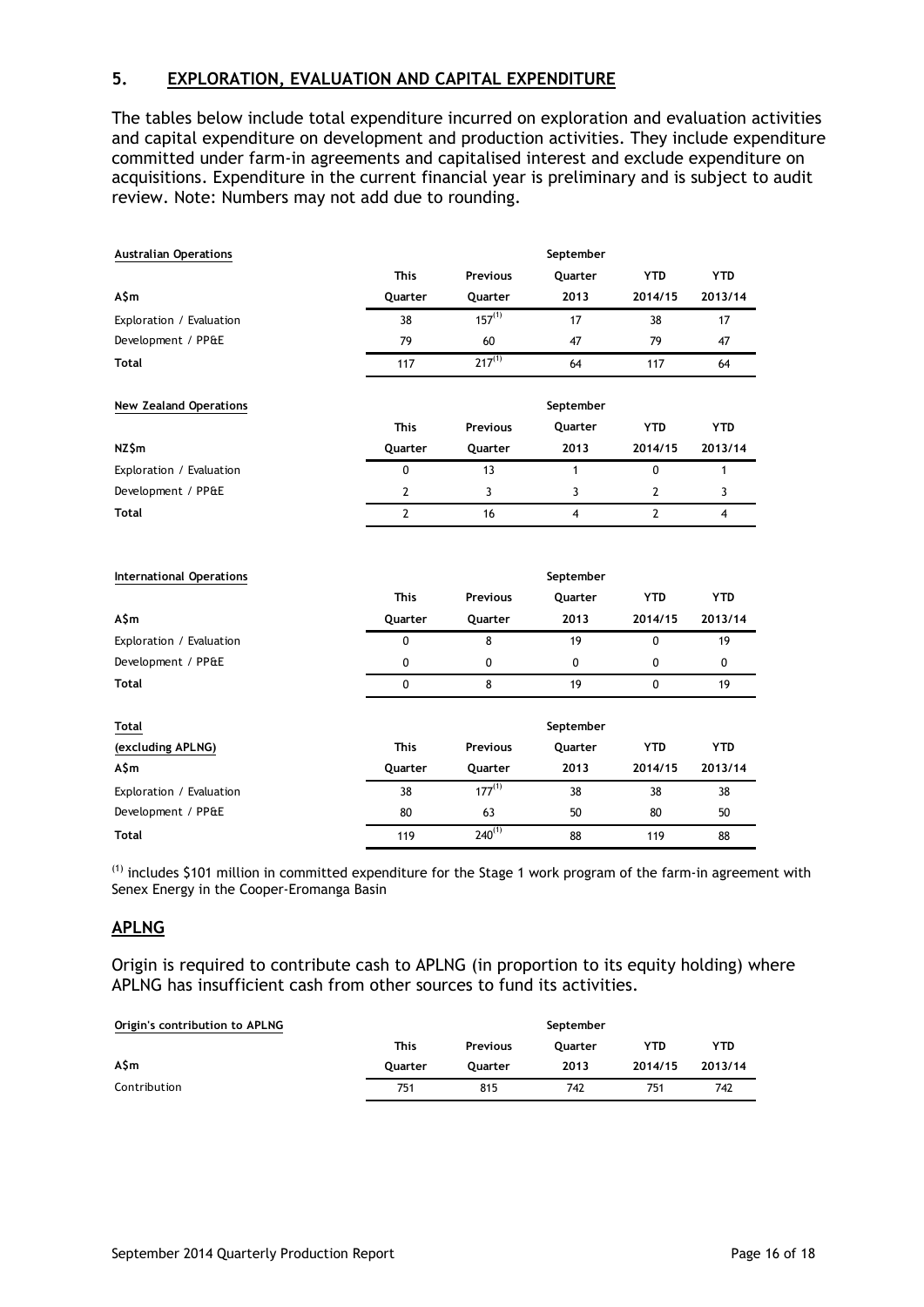# **6. ORIGIN'S INTERESTS**

# **6.1 Origin held interests in the following permits at the end of the Quarter:**

| <b>AUSTRALIA</b><br><b>COOPER BASIN (South</b><br>Australia)<br>Patchawarra East Block PPLs<br><b>SA Unit PPLs</b><br>Reg Sprigg West Unit (PPL<br>194/PPL 211)<br>PEL 637 and PRL 106<br><b>PELs 638</b><br><b>COOPER BASIN (Queensland)</b><br>SWQ Unit Subleases<br>Aquitaine A * B Blocks of ATP | 10.54%<br>13.19%<br>7.90%<br>40.00%<br>30.00%<br>16.74%<br>25.00%<br>27.00%<br>10.00% |                                         | <b>AUSTRALIA</b><br><b>Spring Gully</b><br>ATP 592P and PLs 195, 203,<br>268(A), 414(A), 415(A),<br>416(A), 417, 418(A) and<br>419(A)<br>PL 204<br><b>PL 200</b><br><b>PPL 180</b><br>Talinga/ Orana<br>ATP 692P, PLs 209, 215,<br>226, 272, 216(A), 225(A),<br>289(A), $445(A)$ and $481(A)$ | 35.44%<br>37.40%<br>35.89%<br>37.50%<br>37.50% | $\star 1$<br>$*1$<br>$*1$<br>$*1$            | <b>AUSTRALIA</b><br><b>OFFSHORE OTWAY BASIN</b><br>Victoria<br>Vic/P42 $(V)$<br>Vic/P43<br>Vic/L23<br>Vic/P69                                                                                                                                       | 100.00%<br>67.23%<br>67.23%<br>100.00% |             |
|------------------------------------------------------------------------------------------------------------------------------------------------------------------------------------------------------------------------------------------------------------------------------------------------------|---------------------------------------------------------------------------------------|-----------------------------------------|-----------------------------------------------------------------------------------------------------------------------------------------------------------------------------------------------------------------------------------------------------------------------------------------------|------------------------------------------------|----------------------------------------------|-----------------------------------------------------------------------------------------------------------------------------------------------------------------------------------------------------------------------------------------------------|----------------------------------------|-------------|
|                                                                                                                                                                                                                                                                                                      |                                                                                       |                                         |                                                                                                                                                                                                                                                                                               |                                                |                                              |                                                                                                                                                                                                                                                     |                                        |             |
|                                                                                                                                                                                                                                                                                                      |                                                                                       |                                         |                                                                                                                                                                                                                                                                                               |                                                |                                              |                                                                                                                                                                                                                                                     |                                        |             |
|                                                                                                                                                                                                                                                                                                      |                                                                                       |                                         |                                                                                                                                                                                                                                                                                               |                                                |                                              |                                                                                                                                                                                                                                                     |                                        |             |
|                                                                                                                                                                                                                                                                                                      |                                                                                       |                                         |                                                                                                                                                                                                                                                                                               |                                                |                                              | Vic/RL2(V)                                                                                                                                                                                                                                          | 100.00%                                | ŵ           |
|                                                                                                                                                                                                                                                                                                      |                                                                                       |                                         |                                                                                                                                                                                                                                                                                               |                                                |                                              | <b>Tasmania</b>                                                                                                                                                                                                                                     |                                        |             |
| 259P and associated PLs<br>Aquitaine C Block of ATP                                                                                                                                                                                                                                                  |                                                                                       |                                         | PPL's 171 and 181                                                                                                                                                                                                                                                                             | 37.50%                                         | $*1$<br>$*1$                                 | $T/L2$ , $T/L3$ and $T/30P$<br>T/34P<br>Bass Basin (Tasmania)                                                                                                                                                                                       | 67.23%<br>86.63%                       |             |
| 259P and associated PLs<br>Wareena Block of ATP 259P<br>and associated PLs                                                                                                                                                                                                                           |                                                                                       |                                         | <b>PFL 26</b><br>Kenya/<br>Argyle/Lauren/Bellevue                                                                                                                                                                                                                                             | 37.50%                                         | $*1$                                         | T/L1<br>T/18P                                                                                                                                                                                                                                       | 42.50%<br>39.00%                       | $\star$     |
| <b>GALILEE BASIN (Queensland)</b><br><b>ATP 666P</b>                                                                                                                                                                                                                                                 | 37.50%                                                                                | $*1$                                    | PLs 179, 180, 228, 229 and<br>263                                                                                                                                                                                                                                                             | 15.23%                                         | $\mathbf{1}$                                 | <b>PERTH BASIN (Western</b><br>Australia)                                                                                                                                                                                                           |                                        |             |
| <b>ATP 667P</b><br><b>SURAT BASIN (Queensland)</b>                                                                                                                                                                                                                                                   | 37.50%                                                                                | $*1$                                    | PL 247<br>PLs 257, 273, 274, 275,<br>278, 279, 442, 466, 474<br>and $503(A)$                                                                                                                                                                                                                  | 11.02%<br>11.72%                               | $\mathbf{1}$<br>$\mathbf{1}$                 | EP320 and L11<br>L <sub>14</sub><br>L1/L2 (Excluding Dongara,<br>Mondarra and Yardarino)                                                                                                                                                            | 67.00%<br>49.19%<br>50.00%             |             |
| <b>PL 14</b><br><b>PL 74</b><br><b>PL 30</b><br>PLs 21, 22 and 27                                                                                                                                                                                                                                    | 100.00%<br>69.00%<br>75.00%<br>87.50%                                                 | $\pmb{\ast}$                            | <b>ATP 1188P</b><br><b>PFL 19</b><br><b>PPL 107</b>                                                                                                                                                                                                                                           | 11.72%<br>11.72%<br>15.23%                     | $\mathbf{1}$<br>$\mathbf{1}$<br>$\mathbf{1}$ | <b>BROWSE BASIN (Western</b><br>Australia)<br>WA-315P and WA-398P                                                                                                                                                                                   | 40.00%                                 |             |
| PLs 53, 174 and 227<br>PL 264<br>PL 71 (Exploration)                                                                                                                                                                                                                                                 | 100.00%<br>90.00%<br>72.00%                                                           | $\pmb{\ast}$<br>$\star$                 | Peat<br>PL 101                                                                                                                                                                                                                                                                                | 37.50%                                         | $\star 1$                                    | <b>BONAPARTE BASIN</b><br>(Western Australia &<br>Northern Territory)                                                                                                                                                                               |                                        |             |
| PL 71 (Production)<br><b>PL 70</b><br>ATP 471P Weribone Pooling                                                                                                                                                                                                                                      | 90.00%<br>100.00%<br>50.64%                                                           | $\pmb{\ast}$<br>$\pmb{\ast}$<br>$\star$ | <b>Other Bowen Basin</b><br><b>ATP 804P</b><br>ATPs 653P and 745P and                                                                                                                                                                                                                         | 10.99%<br>8.94%                                | $\mathbf{1}$<br>$\mathbf{1}$                 | <b>WA 454P</b><br>NT/RL1 and WA6R<br><b>NT/P84</b>                                                                                                                                                                                                  | 50.00%<br>5.00%<br>50.00%              |             |
| Area<br>ATP 336P and PLs 10W, 11W,<br>12W, 28, 69 and 89<br>PL 11 Snake Creek East 1                                                                                                                                                                                                                 | 46.25%<br>25.00%                                                                      |                                         | PLs 420(A), 421(A) and<br>440(A)<br>PLs 219 and 220                                                                                                                                                                                                                                           | 37.50%                                         | $\star 1$                                    | <b>BEETALOO BASIN</b><br>(Northern Territory)<br>EP 76, EP 98 and EP117                                                                                                                                                                             | 35.00%                                 |             |
| <b>Exclusion Zone</b><br>ATP 647P (Block 2656 only)<br><b>ATP 754P</b>                                                                                                                                                                                                                               | 50.00%<br>50.00%                                                                      |                                         | <b>Other Surat Basin</b><br>ATP 606P and PLs 297, 404,<br>408, 403(A), 405(A),                                                                                                                                                                                                                | 34.77%                                         | $\star 1$                                    | <b>NEW ZEALAND</b><br><b>TARANAKI BASIN</b>                                                                                                                                                                                                         |                                        |             |
| <b>ATP 788P</b><br>ATP 471P Bainbilla                                                                                                                                                                                                                                                                | 100.00%<br>24.75%                                                                     |                                         | 406(A), 407(A), 412(A),<br>413(A) and $444(A)$<br>ATP 631P, PLs 281(A) and<br>282(A)                                                                                                                                                                                                          | 6.79%                                          | $\mathbf{1}$                                 | <b>PML 38146</b><br>PMP 38151                                                                                                                                                                                                                       | 50.00%<br>100.00%                      |             |
| <b>DENISON TROUGH</b><br>(Queensland)<br>PLs 41, 42, 43, 44, 45, 54,                                                                                                                                                                                                                                 | 18.75%                                                                                | $*1$                                    | ATP 663P and PLs $434(A)$ ,<br>435(A), 436(A), 437(A),<br>438(A) and 439(A)<br>973P, and PLs 265, 266 and                                                                                                                                                                                     | 37.50%                                         | $*1$<br>$\star 1$                            | PMP 38155<br><b>CANTERBURY BASIN</b><br>PEP 38264                                                                                                                                                                                                   | 100.00%<br>45.00%                      |             |
| 67, 173, 183 and 218<br>ATP 337P (Denison Trough) -                                                                                                                                                                                                                                                  | 18.75%                                                                                | $*1$                                    | 267<br>ATP 972P, and PLs 469(A),                                                                                                                                                                                                                                                              | 37.50%<br>34.77%                               | $\star 1$                                    | <b>VIETNAM</b>                                                                                                                                                                                                                                      |                                        |             |
| Production<br>ATP 337P (Denison Trough) -<br>Exploration, PLs 449(A),<br>450(A), 451(A), 454(A) and                                                                                                                                                                                                  | 18.75%                                                                                | $\mathbf{1}$                            | 470(A) and $471(A)$<br><b>ATP 1178P</b><br>PPL's 143, 177, 178, 185<br>and 186                                                                                                                                                                                                                | 37.50%<br>37.50%                               | $*1$<br>$*1$                                 | SONG HONG BASIN<br>Block 121                                                                                                                                                                                                                        | 45.00%                                 | ŵ           |
| 457(A)<br>ATP 337P Mahalo and<br>PL448(A)                                                                                                                                                                                                                                                            | 11.25%                                                                                | $\mathbf{1}$                            | <b>ONSHORE OTWAY BASIN</b>                                                                                                                                                                                                                                                                    |                                                |                                              | <b>BOTSWANA</b>                                                                                                                                                                                                                                     |                                        |             |
| ATP 1177P<br>PPL's 10 and 11                                                                                                                                                                                                                                                                         | 18.75%<br>18.75%                                                                      | $\mathbf{1}$<br>$*1$                    | Victoria<br>PPLs 6,9 and PRL1                                                                                                                                                                                                                                                                 | 90.00%                                         |                                              | PL134/2010, PL135/2010,<br>PL136/2010                                                                                                                                                                                                               | 50.00%                                 | $\mathbf 2$ |
| LNG (Gladstone)<br>PPL's 162 and 163<br><b>PFL 20</b>                                                                                                                                                                                                                                                | 37.50%<br>37.50%                                                                      | $*1$<br>$*1$                            | PPLs 4, 5, 7, 10 and 12<br>PPL 2 Ex (Iona Exclusion)<br>PPL <sub>8</sub>                                                                                                                                                                                                                      | 100.00%<br>100.00%<br>100.00%                  |                                              | Notes:<br>* Operatorship<br>Interest held through                                                                                                                                                                                                   |                                        |             |
| CSG (Queensland)<br>Fairview<br>ATP 526P and PLs 90, 91,<br>92, 99, 100, 232, 233, 234,<br>235 and 236                                                                                                                                                                                               | 8.97%                                                                                 | $\mathbf{1}$                            |                                                                                                                                                                                                                                                                                               |                                                |                                              | 37.5% ownership of APLNG<br>Joint Venture<br><sup>2</sup> Interest held though 50%<br>ownership of Kubu Energy<br>Resources (Pty) Ltd (a<br>Botswana company). The<br>JV has advised the<br>government of its intention<br>to relinquish the permit |                                        |             |